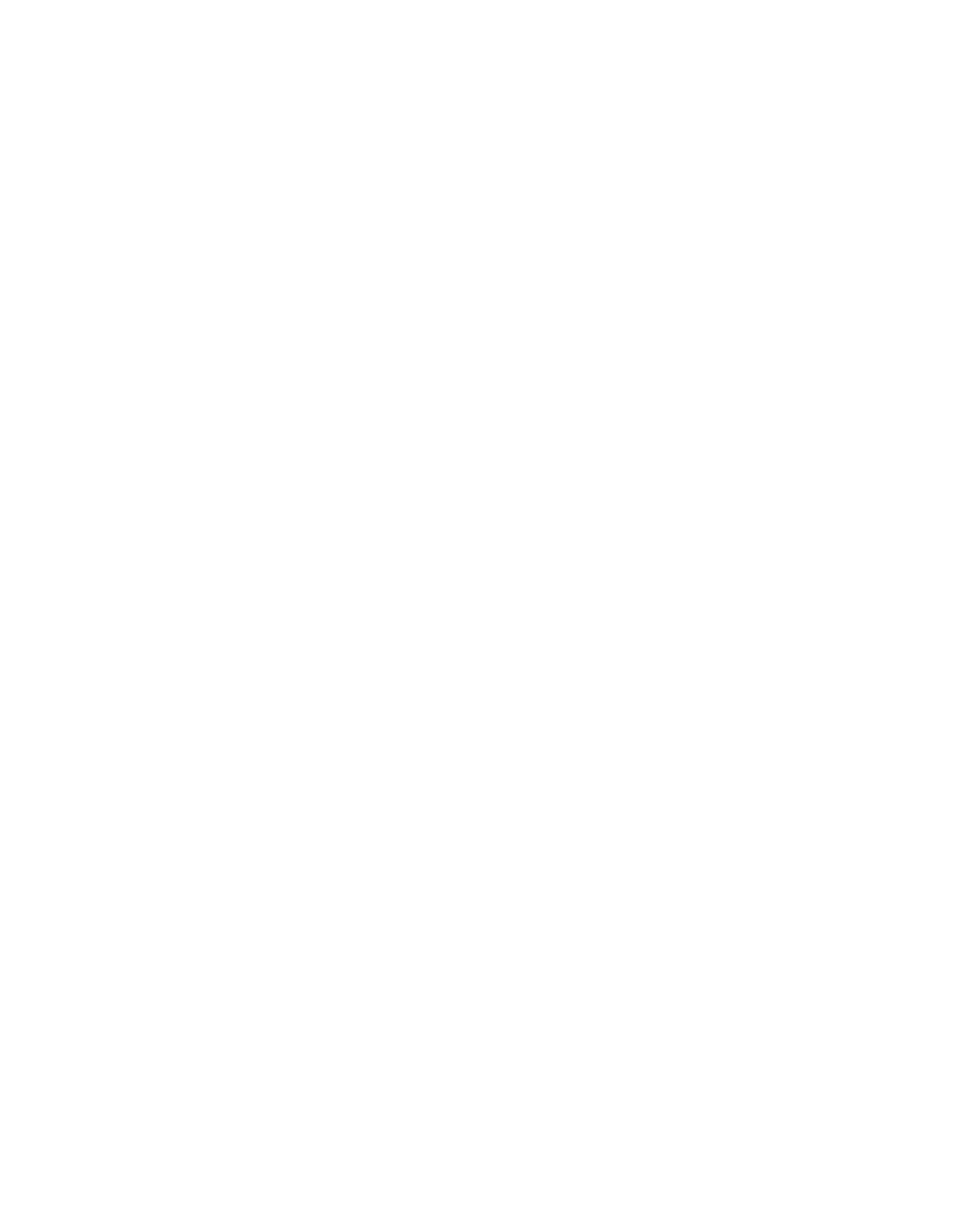#### **Introduction**

l

This report is the eighth in the series of reviews that the Department of Justice Office of the Inspector General (OIG) has conducted to examine the Federal Bureau of Investigation's (FBI) progress toward developing and implementing Sentinel, its new information and investigative case management system.

According to the FBI's original plan, established in March 2006, Sentinel was to be developed in four phases at an estimated total cost of \$425 million and with an estimated completion date of December 2009. As we previously reported, as a result of lessons learned during the development of the first of the four phases, in 2008 the FBI and Lockheed Martin re-planned the remaining three phases of Sentinel. As a part of this replanning, the FBI increased the estimated total cost of Sentinel by \$26 million to \$451 million and extended the projected completion date to June 2010. In 2009 the FBI again extended the project's estimated completion date to September 2010.

In our last report on Sentinel, issued in October 2010, we expressed our concerns that the implementation of Sentinel had been delayed and was over budget. We found that while the deployment of Sentinel's Phase 2 in July 2010 had resulted in some improvements to the FBI's case management system, it had not delivered much of what it originally intended.<sup>[1](#page-2-0)</sup> We noted that the Sentinel project was at a crossroads. The FBI issued a stop-work order to Lockheed Martin in July 2010, and in September 2010 the FBI announced its plans to complete the remaining two phases of Sentinel using a new Agile methodology development strategy.<sup>[2](#page-2-1)</sup> With the Agile approach the FBI intended to assume direct management of the development of Sentinel and to greatly reduce Lockheed Martin's role.

The FBI stated through its new Agile approach it would complete the remainder of Sentinel's development by September 2011 and at a cost of approximately \$32.6 million, which would keep the total project costs within the revised \$451 million Sentinel budget. We observed in our last report,

<span id="page-2-0"></span><sup>1</sup> U.S. Department of Justice Office of the Inspector General (OIG), *Status of the Federal Bureau of Investigation's Implementation of the Sentinel Project,* Report 11-01 (October 2010).

<span id="page-2-1"></span><sup>&</sup>lt;sup>2</sup> The Agile approach to software development focuses on the frequent delivery of capabilities through the close collaboration of users, developers, and testers. The Agile development approach seeks to deliver value to users quickly even in an environment where the requirements and technology are frequently changing. We describe the Agile development methodology adopted by the FBI in the following section of this report.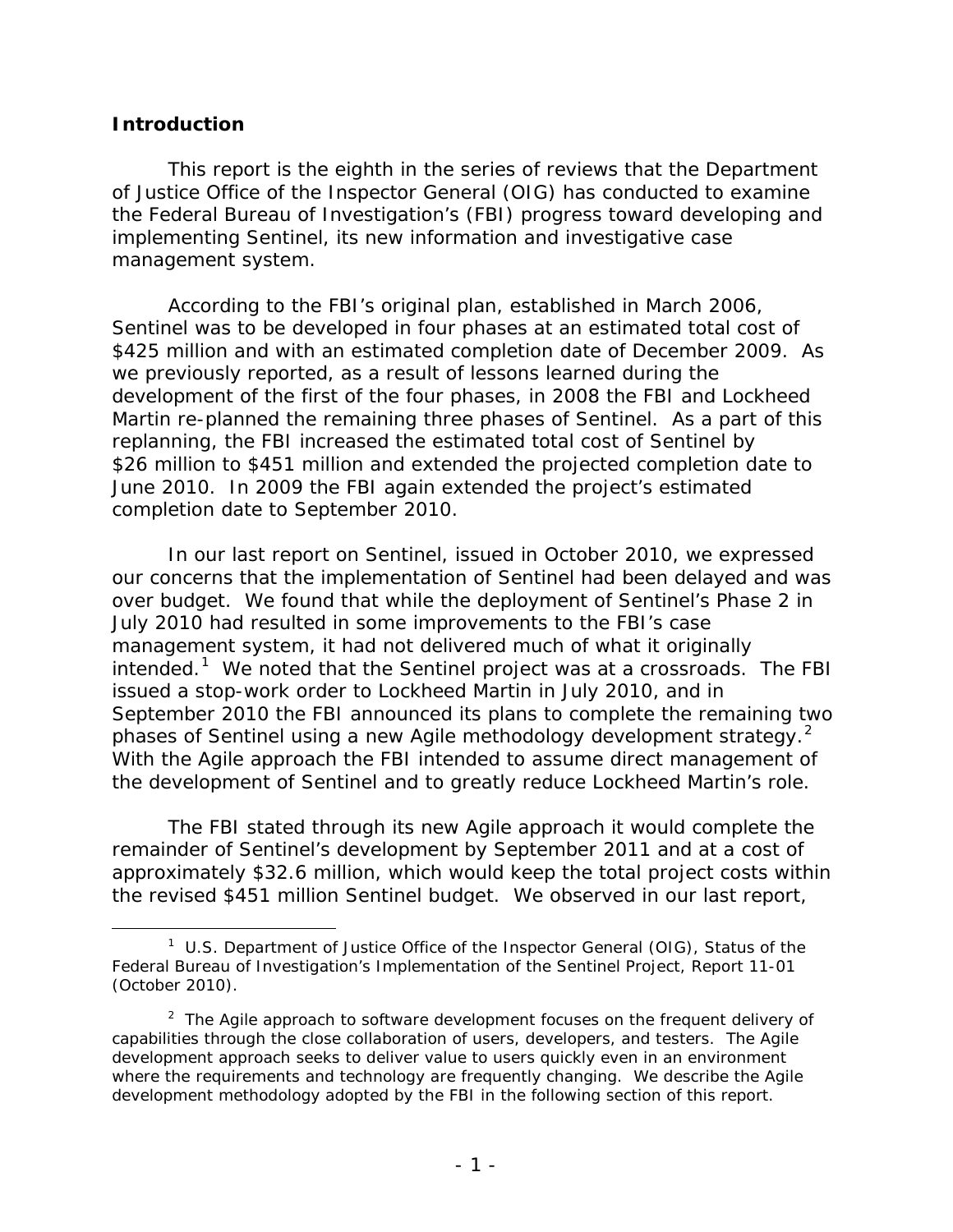based on Sentinel's progress and spending at the time, as well as other cost estimates, that delivering Sentinel as originally planned likely would cost much more than \$451 million and would take longer than a year to complete.

In this report, we examine the current status of the Sentinel project using the Agile development approach to complete the project.<sup>[3](#page-3-0)</sup> When we submitted our draft report to the FBI in November for its review, we reported the completion target that FBI officials were stating at that time: that Sentinel would be deployed in January 2012. However, in December 2011, the FBI's Chief Technology Officer (CTO) stated that Sentinel's planned deployment had been delayed until May 2012. Because of problems encountered during an FBI-wide test exercise of Sentinel in October 2011, the CTO also stated that the schedule for completing Sentinel's development had been extended from December 2011 to February 2012. As a result of the exercise, which included 743 participants, the FBI identified deficiencies with Sentinel's performance. According to the FBI's Chief Information Officer (CIO), the problems were the result of insufficient hardware capacity and the FBI determined that it will have to purchase new hardware before Sentinel can operate properly when it ultimately is deployed to all Sentinel users. At the time of this report, the FBI was still determining the cost of the new hardware and the cost associated with the additional delay to Sentinel's development and deployment.

Because of the uncertainties associated with the hardware procurement and the cost associated with the additional delay to Sentinel's development and deployment, we remain concerned about the FBI's abilities to remain within its budget, even when including the use of Sentinel's operations and maintenance funds for the development and deployment of Sentinel. We also continue to believe it will be challenging for the FBI to meet this latest goal for deploying Sentinel to all FBI users in this timeframe.

<span id="page-3-0"></span> $3$  The FBI's original Agile development schedule planned for Sentinel development to be completed in September 2011. As we discuss in this report, the FBI has extended this schedule and now estimates that it will deploy a fully functional Sentinel system in May 2012. This interim report, part of our ongoing audit, provides an update on the FBI's progress in using an Agile development methodology for completing Sentinel.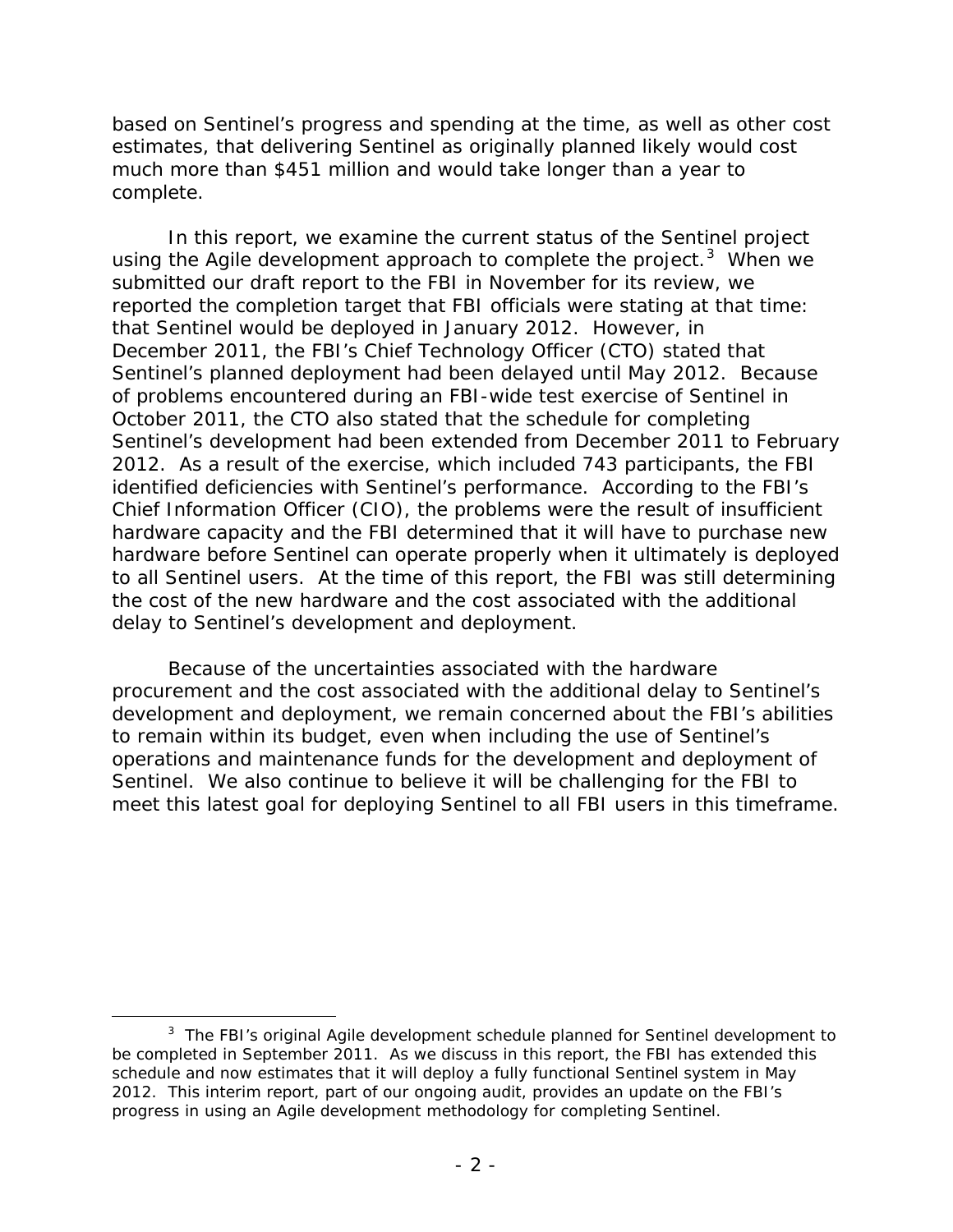#### **OIG Results in Brief**

l

Since October 2010, the FBI has changed its approach to completing the development of Sentinel from a traditional phased and linear approach, known as a waterfall approach, to an Agile development methodology.<sup>[4](#page-4-0)</sup> As part of this transition, the FBI reduced the number of Lockheed Martin personnel working on the project from about 135 to approximately 10 employees.

As of August 2011, the FBI was expending significantly fewer dollars per month than it had in Phases 1 and 2 of the project when Lockheed Martin was primarily responsible for the development of Sentinel. By adopting an Agile development approach, the FBI reduced its rate of spending on Sentinel and instituted a more direct approach to monitoring the development of the system's functionality. As a result, the FBI reduced the risk that Sentinel will either exceed its budget or fail to deliver the expected functionality. As of August 12, 2011, the FBI had expended only 35 percent of its \$32.6 million Agile development budget.

In response to a draft of our report, the FBI reported that as of December 2, 2011, only 52 percent of Sentinel's \$32.6 million Agile development budget had been expended. Because the FBI reported this cost data to us after we had completed our fieldwork for this report, we were unable to verify the accuracy of this information. We will evaluate the accuracy of this data as we continue our audit, but the OIG, at the time of this report, makes no representations as to the accuracy of this reported budget figure.

The FBI's original schedule for developing Sentinel utilizing the Agile methodology was for development to be completed in September 2011. As of August 12, 2011, the FBI was 88 percent of the way through its original Agile development schedule, and it only had developed 50 percent of the system's planned functionality. As noted above, the Sentinel development schedule has been extended to February 2012 with an estimated May 2012 FBI-wide deployment.

During the Agile development of Sentinel, the FBI has revised its targeted dates for developing and deploying interim functionality and the

<span id="page-4-0"></span><sup>&</sup>lt;sup>4</sup> The waterfall development method is linear and sequential. Under the waterfall method, a project is broken into phases, such as design, development, and operations and maintenance. Each phase of the project has distinct goals. Once a phase of a project is completed, the development proceeds to the next phase and there is no returning to the previous phase.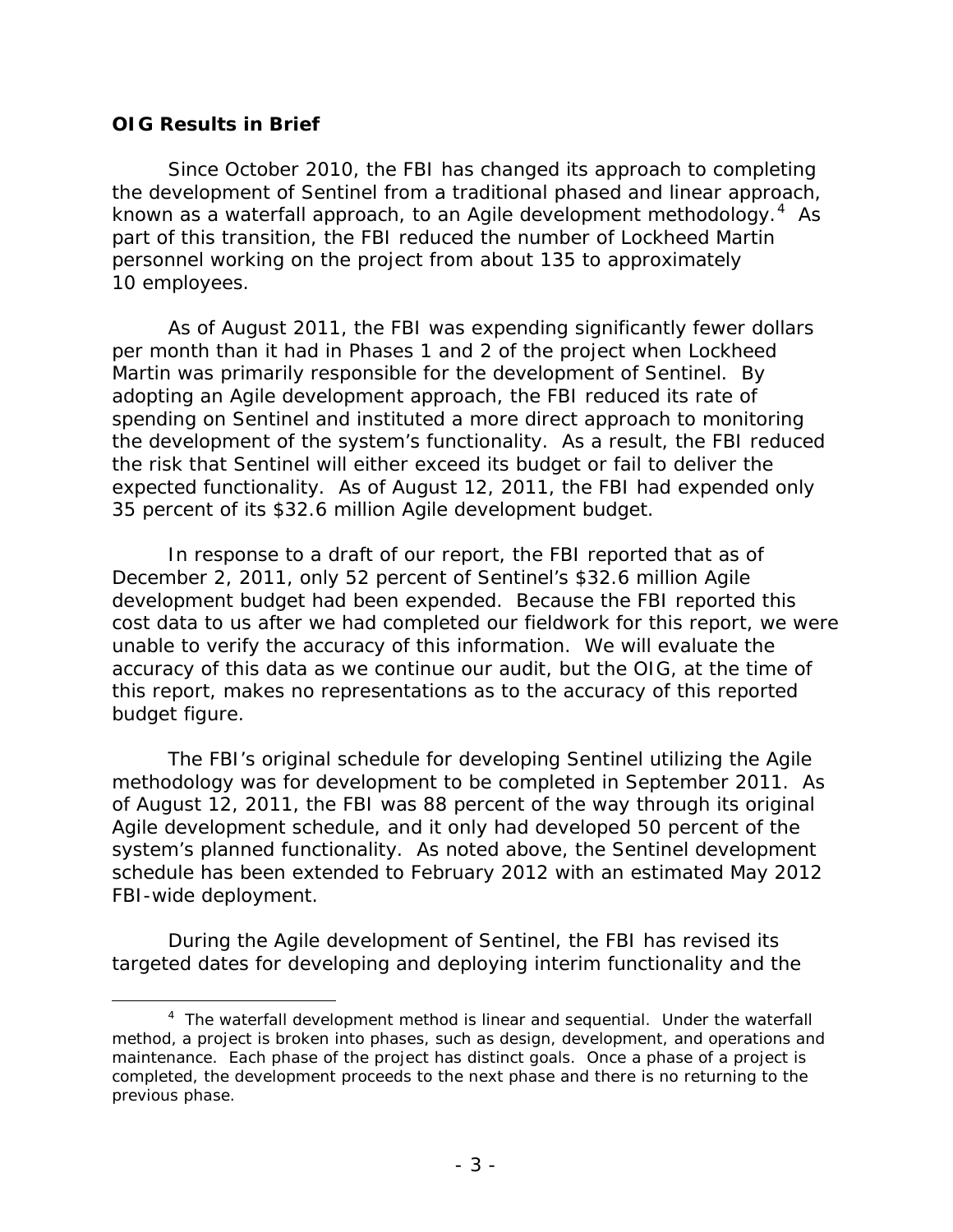final system to users. At the beginning of Agile development in October 2010, the FBI planned to release new functionality to all users through four releases on a quarterly basis, with the releases completed by October 2011. That plan changed in the spring of 2011, when the FBI planned to release Sentinel functionality to users through two releases, the first in September 2011 and a final deployment in November 2011. The first deployment, called the System of Record Release and planned for September 2011, was to provide all Sentinel users with the capability to perform all critical case management functions completely within the Sentinel system. For example, users were to be able to use Sentinel to open a case, add investigative documents, search for case information, and assign leads. The final deployment, called the Full Operating Capability Release and planned for November 2011, was to provide users with a fully-functional electronic case management system by adding functionality such as the ability to update the chain of custody on pieces of evidence.

However, the FBI then extended its Sentinel development and deployment schedules. As of August 2011, the development completion date for Sentinel was extended from September to December 2011, and a full, single deployment of Sentinel to all users was planned to occur in late January 2012. This release would again be called the Full Operating Capability Release and was intended to give Sentinel users complete electronic case management capability.

Instead of deploying Sentinel at the end of September 2011, on October 6, 2011, the FBI conducted a testing exercise, called the Sentinel Functional Exercise, during which 743 participants from across the FBI used Sentinel as the case management system. During the exercise, the system experienced two outages and the FBI later determined that the current hardware infrastructure was inadequate. As a result, in December 2011, after we provided the FBI with a draft of our report, the FBI Chief Technology Officer (CTO) informed us that due to problems encountered during the Sentinel Functional Exercise the FBI had extended the schedule for the completion of Sentinel's development to February 2012. The extension of the development also moved the planned deployment of Sentinel from January 2012 to May 2012.

The FBI has not yet procured the needed additional hardware nor has it fully assessed the personnel costs associated with the revised schedule. As a result, the CTO stated the FBI did not know the exact impact that the delay would have on Sentinel's \$451 million budget but he stated that he did not foresee exceeding the \$451 million ceiling. However, a senior FBI contracting official said that the FBI intended to pay for the new hardware with fiscal year 2012 Sentinel operations and maintenance funds.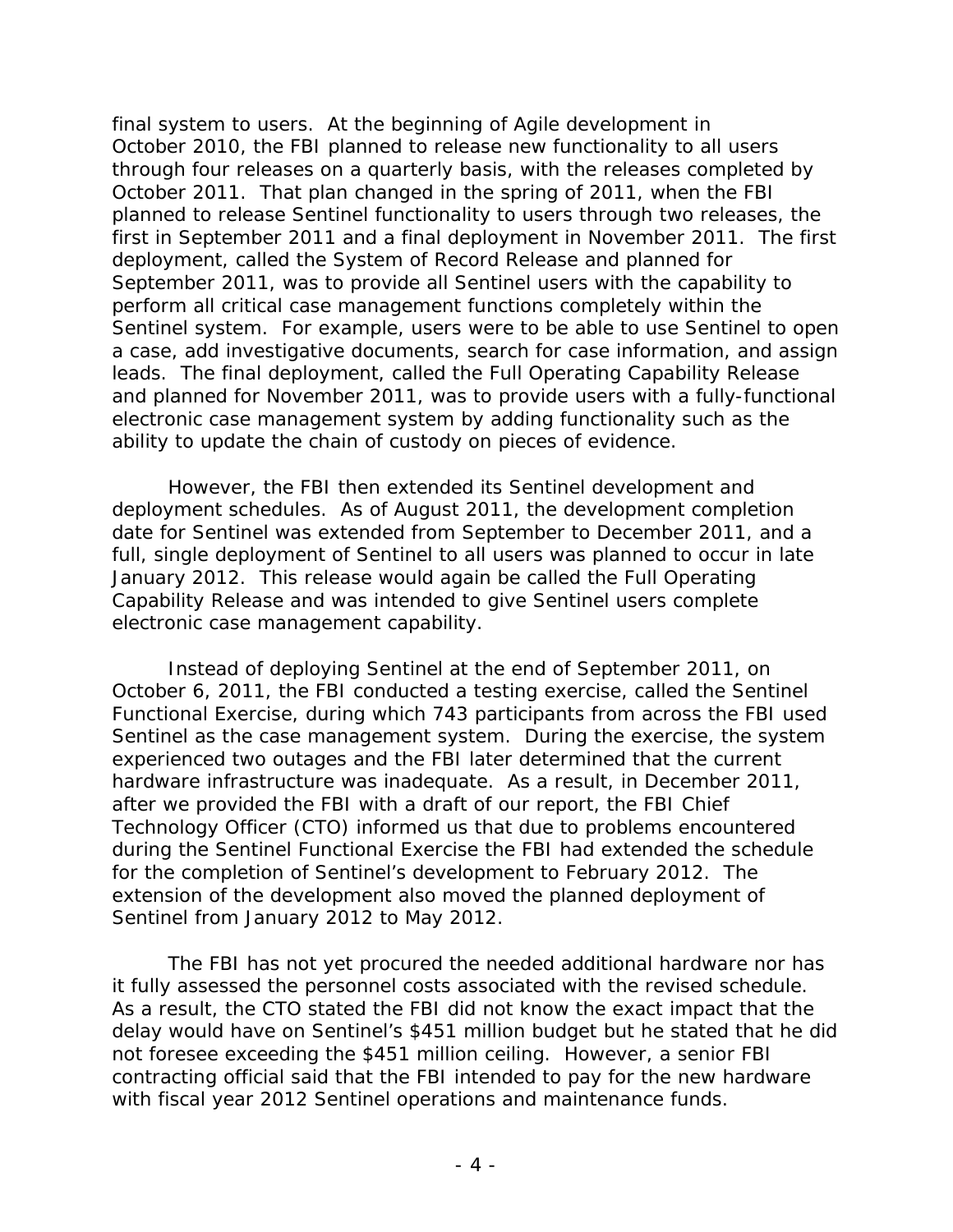Because of the uncertainties associated with this new procurement and the cost associated with the additional delay to Sentinel's development and deployment, we remain concerned about the FBI's abilities to remain within its \$451 million budget, even when using Sentinel's operations and maintenance funds for the development and deployment of Sentinel. We also continue to believe it will be challenging for the FBI to meet this latest goal for deploying Sentinel to all FBI users in this timeframe.

We reviewed data available in August 2011 and found that the rate at which Sentinel is being developed needed to significantly increase for the FBI to meet its revised target deployment goal of January 2012, which as of December 2011 had been extended again to May 2012. We continue to be concerned about the FBI's ability to meet this new deployment goal, as any delay in the completion of the development of Sentinel could increase the cost of development and decrease the remaining budgeted funds. As of August 26, 2011, the FBI reported that it had developed 50 percent of the functionality originally planned for Sentinel during the first 44 weeks of its planned 60-week development phase. [5](#page-6-0)

The amount of working functionality developed during a 2-week segment, known as a sprint, is the primary measure of an Agile project's progress. To be complete, functionality must be of a quality releasable to all Sentinel users and meet technical and usability criteria specified in Sentinel's Program Management Plan. We found that the FBI has not documented whether any of the functionality that it accepted as complete at the conclusion of any sprints met those criteria. Therefore, we cannot evaluate whether the FBI's reported development progress is accurate. In addition, we found that Sentinel personnel had identified developed functionality as complete before required testing had concluded. In our judgment, failure by project personnel to review developed functionality against Sentinel's predefined testing and acceptance criteria before acceptance unnecessarily increases the risk that undetected flaws in the system could surface at a point in the project where repair would require more time and funding than had the flaw been detected by a proper functionality assessment in the first instance. An FBI official stated that the Agile Team conducts additional testing after the conclusion of each sprint. As functionality is developed, the FBI tests it as part of the overall system. If at any point functionality fails to

<span id="page-6-0"></span> $5$  In September 2011, the FBI revised its plan for completing the development of Sentinel and added 12 weeks of development, extending the development to 60 weeks with a conclusion date of December 2011. In December 2011, after the FBI reviewed a draft of our report, the FBI revised its plan for completing the development of Sentinel and added another 18 weeks of development, extending the development to 68 weeks with an estimated conclusion date of May 2012.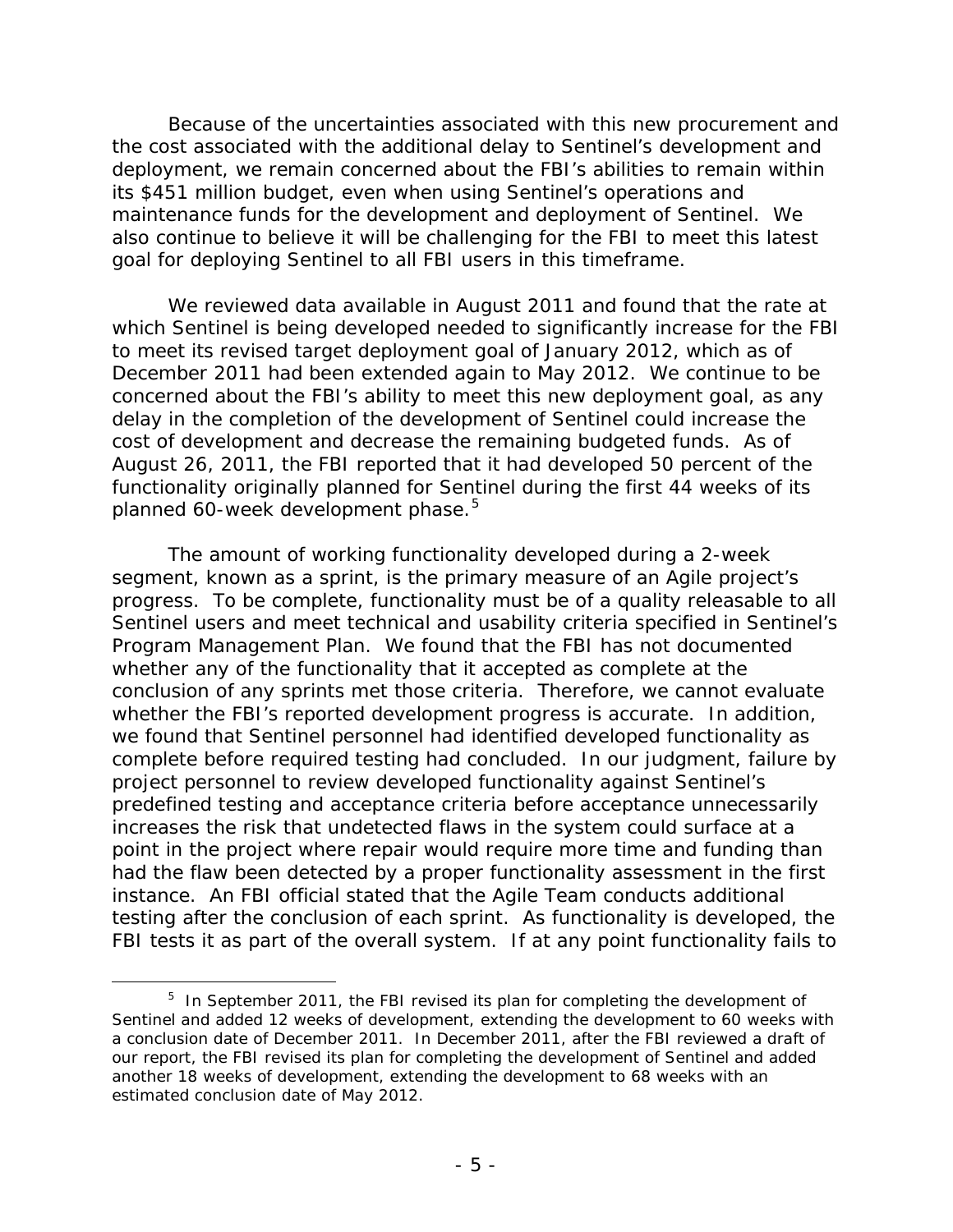meet testing criteria, the FBI then changes the status of that functionality to incomplete, and the Agile Team must resolve the identified issue.

We are also concerned that information regarding the Sentinel project and its development has not been adequately shared with other project stakeholders. For example, the Independent Verification and Validation (IV&V) Team, which is made up of contractor staff, informed us that the FBI has prevented it from performing timely reviews of documentation of the FBI's development of the Sentinel system.<sup>[6](#page-7-0)</sup> According to the IV&V team, this restriction has inhibited the IV&V Team's ability to provide to the FBI early reviews and assessments of the maturity of Sentinel's design, and the way in which important elements of the system, such as search functionality and access controls, will work together to provide users with the capabilities that they require. The FBI CTO stated that the FBI believes that it has provided the IV&V Team with access to all relevant information necessary for the IV&V Team to complete its objectives. He also said that allowing the IV&V Team expanded access to information would risk interference with the progress that developers are making during each 2-week sprint.

As the completion of Sentinel development has now been extended beyond the FBI's target Agile development completion date of September 2011 to February 2012, additional costs will be incurred and could start to negatively affect the FBI's ability to deliver Sentinel within its budget. In 2006, the FBI originally planned to use Sentinel funds to support Sentinel operations and maintenance for 2 years after full implementation of the system. According to the FBI in July 2011, Sentinel's \$451 million budget was sufficient to fund the completion of Sentinel's development and its operations and maintenance through May 2012. However, according to FBI officials' statements that Sentinel will not be deployed until May 2012 it appears that the Sentinel budget will not fund operations and maintenance after Sentinel's planned deployment.<sup>[7](#page-7-1)</sup> To account for technological advances

<span id="page-7-0"></span><sup>&</sup>lt;sup>6</sup> IV&V is a standard Information Technology Investment Management process whereby an independent entity assesses the system as it is developed in order to evaluate whether the software will perform as intended.

<span id="page-7-1"></span><sup>&</sup>lt;sup>7</sup> According to the FBI, the FBI contracted with Lockheed Martin in 2007 for 5 years of operations and maintenance support, which began in May 2007 and will end in May 2012. Since Lockheed Martin is still fulfilling its contractual obligations, the FBI is receiving the full 5 years of operations and maintenance it contracted for at the outset of the Sentinel program. However, as we stated in our previous report, because Sentinel is behind schedule, the \$451 million will not fund the operations and maintenance of Sentinel for 2 years after its completion, as originally intended. (U.S. Department of Justice Office of the Inspector General, *Status of the Federal Bureau of Investigation's Implementation of the Sentinel Project*, Report 11-01 (October 2010))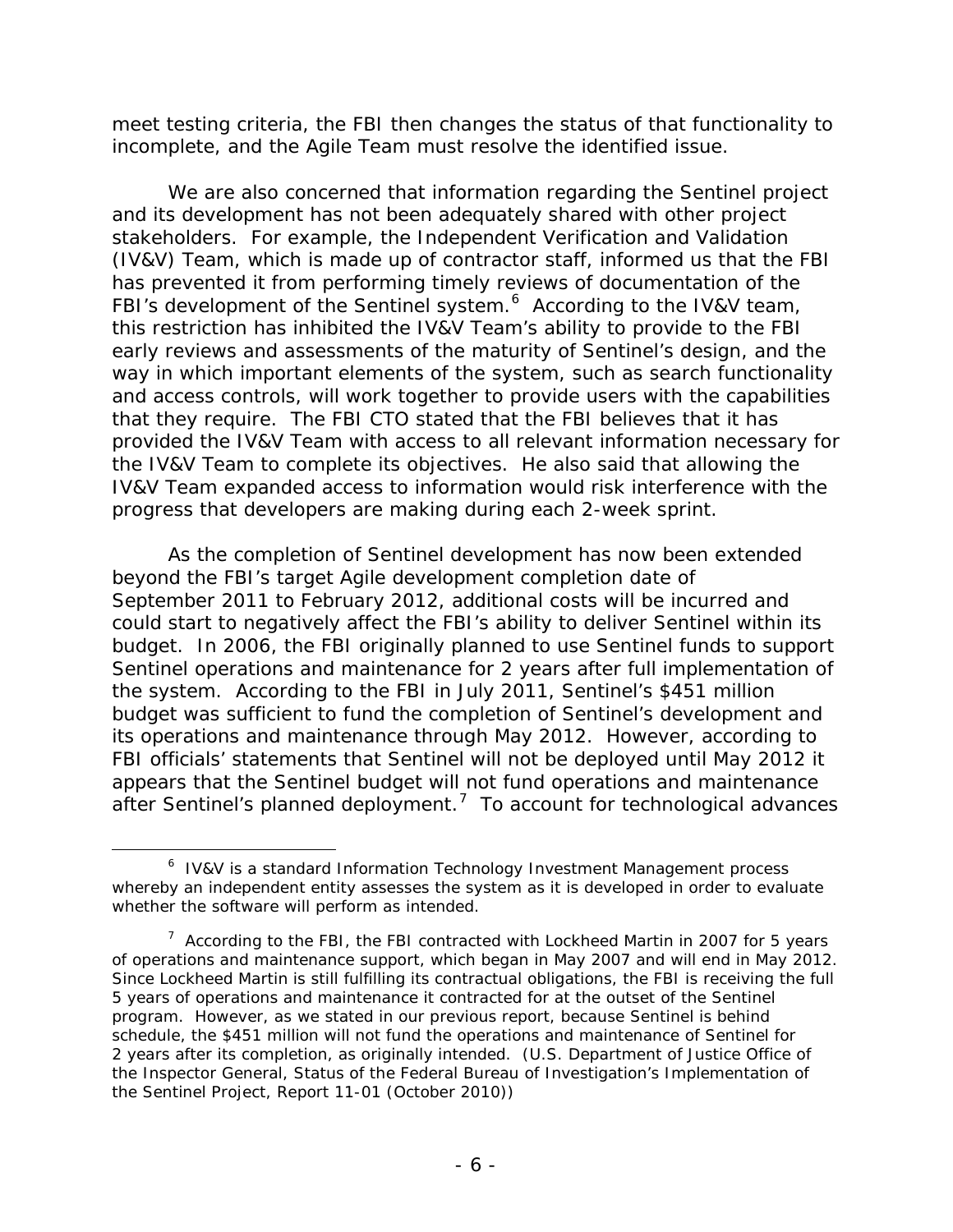and changes to the FBI's policies and business practices, the FBI plans to make additions and deletions to Sentinel's 7 year old requirements. As of August 2011, the FBI had neither finalized its revisions to the requirements nor supplied us with details concerning expected changes to the system. As a result, we cannot comment on the impact such changes will have on Sentinel's functionality or the cost and schedule impact of these changes.

## **Background**

l

The FBI's attempt to move from a paper-based to an electronic case management system began in 2001 with the Virtual Case File (VCF), a major component of the FBI's Trilogy IT modernization project. Designed to replace the obsolete Automated Case Support (ACS) system, the FBI abandoned the VCF project in 2005 after spending \$170 million. As detailed in the OIG's February 2005 audit report, the VCF project failed for a variety of reasons, including poorly defined design requirements, a lack of mature management processes, high management turnover, and poor oversight.<sup>[8](#page-8-0)</sup>

On March 16, 2006, the FBI announced the award of a \$305 million contract to Lockheed Martin as part of a \$425 million project to develop Sentinel, a new electronic case management system. The FBI expected to implement Sentinel in four overlapping phases, each lasting 12 to 16 months. Each phase was intended to provide a stand-alone set of capabilities upon which subsequent phases would add further capabilities. The fourth and final phase of Sentinel was originally scheduled to be completed by December 2009.

The FBI intended that Sentinel, when fully implemented, would provide FBI agents and analysts with a user-friendly, web-based electronic case management system that would give them the ability to manage evidence and automate the document review and approval process. Additionally, Sentinel was designed to be the official FBI records repository and provide users with expanded search capabilities, enhancing agents' ability to link cases with similar information. The FBI planned to migrate all data from ACS to Sentinel and eventually retire ACS.<sup>[9](#page-8-1)</sup>

<span id="page-8-0"></span><sup>&</sup>lt;sup>8</sup> OIG, The Federal Bureau of Investigation's Management of the Trilogy Information *Technology Modernization Project*, Audit Report 05-07 (February 2005).

<span id="page-8-1"></span><sup>&</sup>lt;sup>9</sup> Implemented in October 1995, ACS is the FBI's current case management system. As of May 2011, ACS contained records for over 9.4 million cases. While ACS is an electronic repository of investigative documents, it does not have the capability for FBI employees to electronically sign documents. As a result, FBI agents and officials must sign printed copies of the documents contained in ACS. These printed copies of investigative documents are the official records.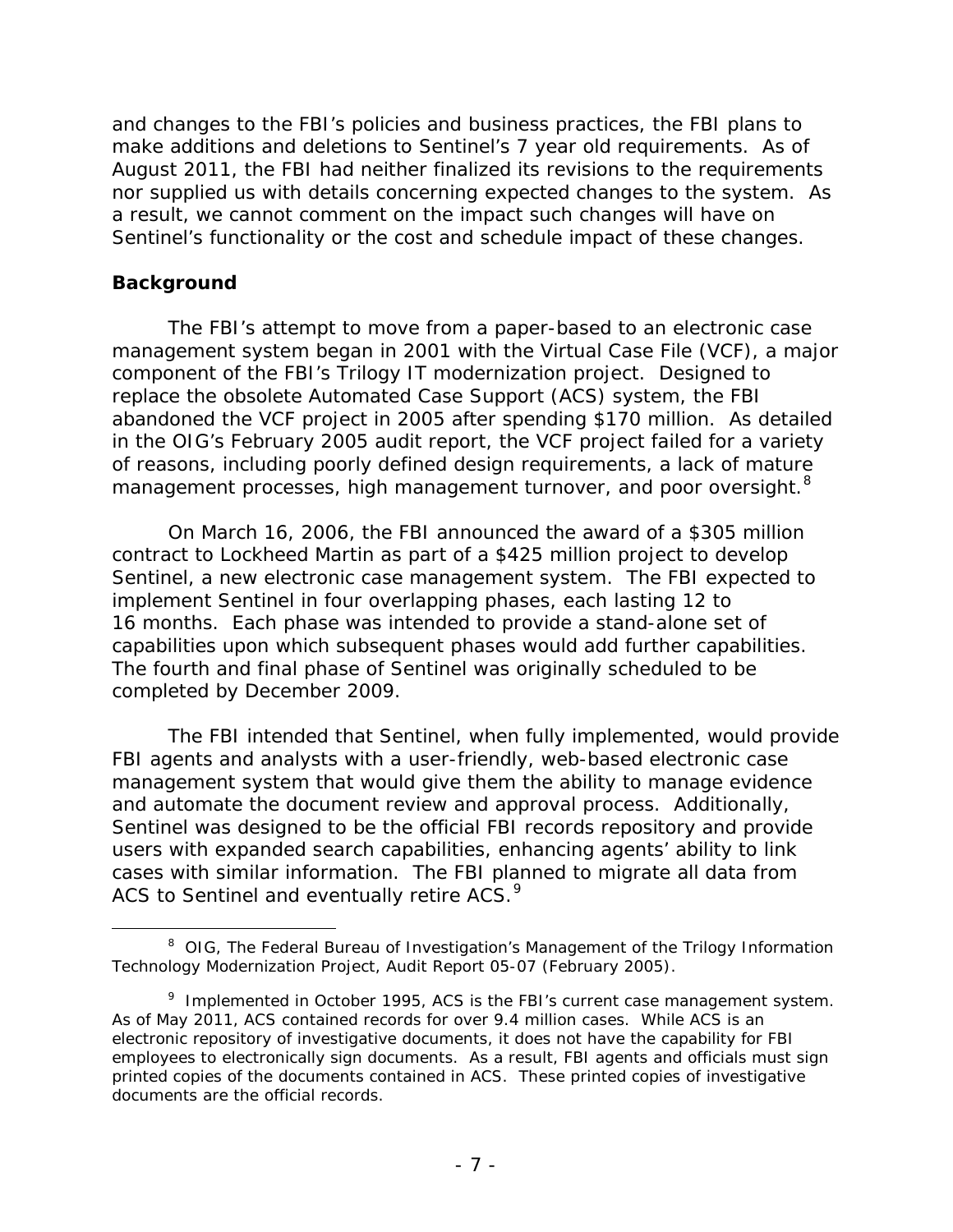On June 19, 2007, the FBI announced that it had fully deployed Phase 1 of Sentinel. Phase 1 delivered two key project components: a webbased portal to ACS and workboxes for FBI agents and supervisors that summarized case information.<sup>[10](#page-9-0)</sup>

As a result of lessons learned during the development of Phase 1, the FBI and Lockheed Martin re-planned the remaining three phases of Sentinel. The FBI estimated that the total cost of Sentinel would increase from \$425 million to \$451 million and the projected completion date was extended from December 2009 to June 2010. Also, the FBI and Lockheed Martin adopted an incremental development methodology for the remaining portions of Sentinel that divided Phases 2 through 4 into segments, which were further divided into increments. A major reason for switching to this incremental development model was the FBI's desire to deliver new capabilities to users every 3 to 6 months. Phase 2 was divided into four segments. By July 2009, Lockheed Martin had delivered the first three segments of Phase 2.

In December 2009, the FBI conditionally accepted delivery of Sentinel's Phase 2, Segment 4, which included three of the eight electronic forms that the FBI expected to be delivered in Segment 4.<sup>11</sup> However, the FBI did not deploy Segment 4 to its agents and analysts at the time because the system had serious performance and usability issues, and it had received overwhelmingly negative user feedback from FBI agents and analysts who tested the system. The acceptance was conditioned on the premise that Lockheed Martin would resolve these issues before the FBI would fully accept and deploy Segment 4. In July 2010, the FBI deployed Segment 4 of Phase 2 to FBI agents and analysts. Lockheed Martin resolved the FBI's concerns and the FBI officially accepted Segment 4 in October 2010.

In July 2010, the FBI issued a stop-work order that directed Lockheed Martin to cease all work on the remaining phases of Sentinel – Phases 3

<span id="page-9-0"></span> $10$  A personal workbox summarizes a user's cases and leads. A lead is a request from an FBI field office or a headquarters division for assistance in an investigation. A squad workbox helps supervisors manage personnel resources.

<span id="page-9-1"></span><sup>&</sup>lt;sup>11</sup> The three forms delivered were:  $(1)$  Electronic Communication,  $(2)$  Lead Request, and (3) Report of Information That May Become the Subject of Testimony. The five forms not delivered were: (1) Intelligence Bulletin, (2) Search Results Document, (3) Payment Authorization, (4) Export Form, and (5) Import Form. In addition, Lockheed Martin delivered the capability to transfer all of the administrative case files – approximately 2 percent of all FBI case files – from ACS to Sentinel, an on-line user help tool, and interfaces to two FBI IT systems (the Document Conversion Laboratory and the Financial Management System).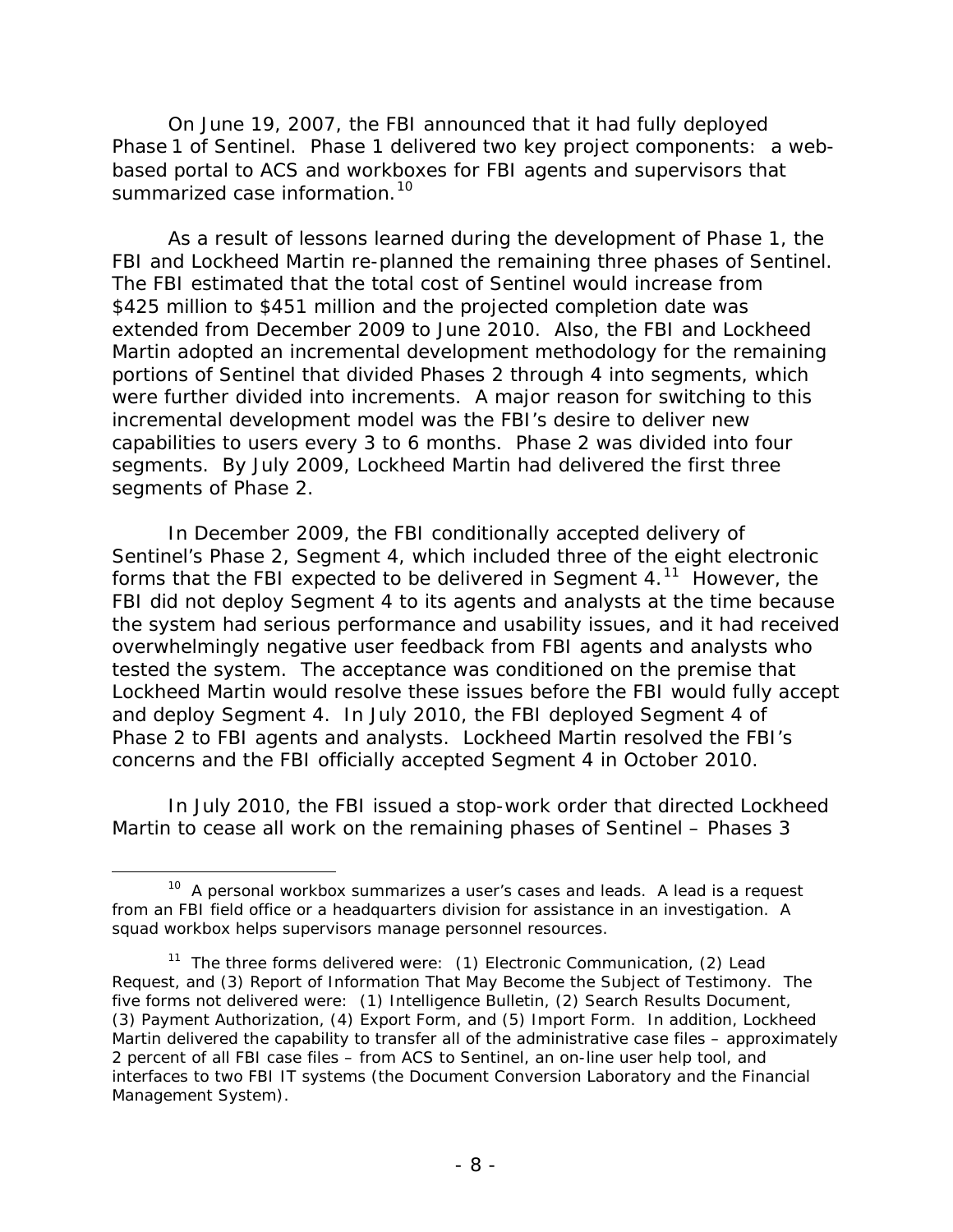and 4. The FBI was concerned about an independent assessment that projected it would take the FBI an additional 6 years and \$351 million to finish the project.<sup>[12](#page-10-0)</sup> The FBI informed the OIG in September 2010 that it would assume full control and responsibility for Sentinel development from Lockheed Martin and complete the development of Sentinel using an Agile development methodology.

## *Transition to Agile Development Approach*

Agile software development is not a set of tools or a single methodology, but an approach that leverages close collaboration between representatives of system users, system developers, and testers to deliver functionality in a compressed timeframe and on a continuous basis. The delivery of working software is the primary measure of progress, and satisfying customers through the delivery of valuable software is treated as the highest priority during development.

While an Agile methodology can be implemented in a variety of ways, the FBI is implementing a variation called Scrum, an iterative methodology which breaks the development effort into increments called sprints, each of which the FBI decided would last 2 weeks.<sup>[13](#page-10-1)</sup> At the conclusion of each sprint, User Stories – functions that a system user would typically perform – along with Architecture Stories – qualities that define the system software architecture and configuration – are planned and completed, and it is the successful completion of these stories that is measured as progress for the project.<sup>[14](#page-10-2)</sup> (See Appendix I for additional information on the Sentinel Agile Development Approach.)

# **Sentinel Project Status**

l

In October 2010, the FBI assumed from Lockheed Martin direct control of, and responsibility for, Sentinel development activities and initiated an Agile approach to developing Sentinel. As of August 2011, the FBI's Agile

<span id="page-10-0"></span> $12$  The independent assessment was performed by Mitre, a federally funded research and development center that assists the government with scientific research and analysis; development and acquisition of large, complex systems; and systems engineering and integration.

<span id="page-10-1"></span> $13$  Sprints can last from 2 weeks to 4 weeks. The FBI has chosen for its sprints to last 2 weeks.

<span id="page-10-2"></span> $14$  User Stories define functions that a system user would typically perform such as opening and closing a case or completing a form. Architecture Stories identify the hardware that the FBI will use to build Sentinel. These stories also describe the way in which the FBI will configure that hardware.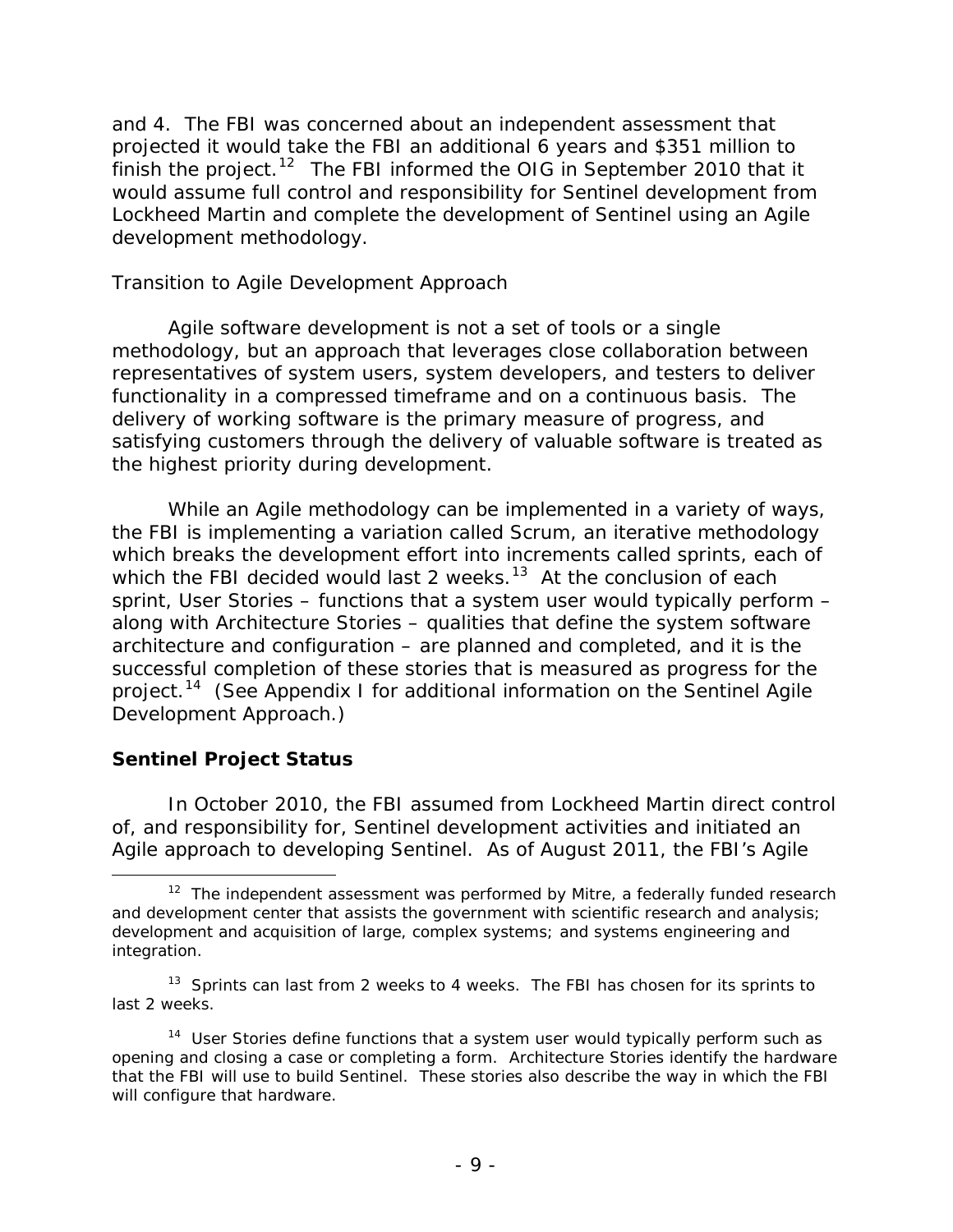development of Sentinel appeared to be under its allotted budget of \$32.6 million; however, its scheduled deployment had been extended to January 2012. The FBI had estimated that development of Sentinel would conclude in December 2011 and a fully functional Sentinel system would be deployed to users in January 2012.<sup>15</sup> This estimate represented a departure from its most recent previous plan in which the FBI had anticipated that it would conclude development in September 2011 and deploy a fully functional Sentinel system to users in November 2011. In December 2011, after we provided the FBI with a draft of our report, the FBI CTO informed us that due to problems encountered during testing, the FBI had again extended the schedule for the completion of Sentinel's development to February 2012. The extension of the development also moved the planned deployment of Sentinel from January 2012 to May 2012. The FBI's \$451 million estimate of Sentinel's cost has remained unchanged since our last report, issued in October 2010. However, the FBI is currently assessing the impact that the schedule extension will have on Sentinel's budget.

#### *Budget*

l

In our October 2010 report, we reported that as of August 2010, the FBI had spent about \$405 million of the \$451 million budgeted for the Sentinel project.<sup>[16](#page-11-1)</sup> Of the \$48.5 million remaining in the overall Sentinel budget at the beginning of FY 2011, the FBI budgeted \$32.6 million for functionality development. The FBI reported spending a total of about \$11.3 million on functionality development between October 2010 and August 2011, or approximately 35 percent of its \$32.6 million budget. During the same period, the FBI reported that it developed 50 percent of Sentinel's functionality. In response to a draft of our report, the FBI reported spending a total of about \$17 million on functionality development between October 2010 and December 2, 2011, or approximately 52 percent of its \$32.6 million budget. Because the FBI reported this cost data to us after we had completed our fieldwork for this report, we were unable to verify the accuracy of this information. We will evaluate the accuracy of this data as we continue our audit, but the OIG, at the time of this report, makes no representations as to the accuracy of this reported budget figure.

<span id="page-11-0"></span> $15$  The FBI Chief Information Officer (CIO) stated that the FBI would test and make adjustments to the system for approximately 6 weeks after the Agile Team had concluded development in December 2011 to help increase the likelihood of a successful deployment of system functionality to all Sentinel users, which at the time was planned for January 2012.

<span id="page-11-1"></span><sup>&</sup>lt;sup>16</sup> After we issued our last report, the FBI revised the amount spent through September 30, 2010, to \$402.5 million.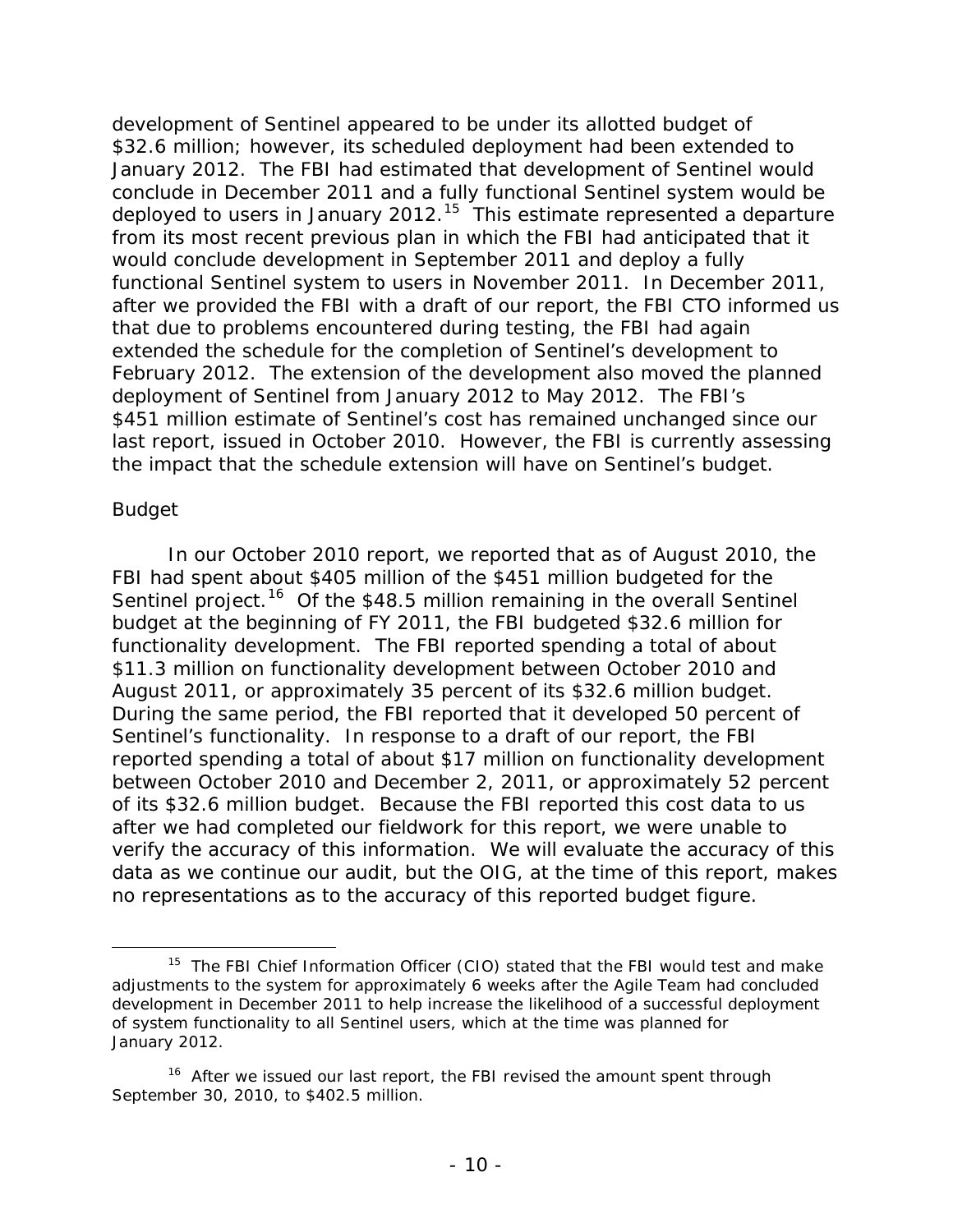However, as discussed in the following section of this report, we are concerned about the FBI's ability to complete development by February 2012, which would affect the FBI's ability to fully deploy Sentinel to all users by May 2012. Any delay in the completion of the development of Sentinel could increase the cost of development and decrease the remaining budgeted funds. Notwithstanding the potential for any cost and schedule increases, the cost and schedule for completing Sentinel using Agile development is substantially less than Mitre's projection that it would take an additional 6 years and \$351 million to finish the project.

While the FBI appeared to be within its \$451 million budget, we note that schedule slippage and the elimination of unneeded Sentinel project staff positions have been contributing factors to this apparent adherence, and the FBI's development budget no longer includes 2 years of operations and maintenance activities after development concludes. When the \$451 million currently budgeted for the entire Sentinel program was approved, the FBI intended that amount to include operations and maintenance costs for 2 years after full implementation of the entire project.<sup>17</sup> According to the FBI, the \$451 million is now sufficient to only fund the completion of Sentinel's development. Because the FBI does not plan to complete the development of Sentinel until May 2012, the \$451 million will not fund the operations and maintenance of Sentinel for 2 years after its full development is completed, as originally intended. Because of the uncertainties associated with the FBI's December 2011 decision to extend Sentinel's schedule and the newly planned procurement of additional computer hardware, we remain concerned about the FBI's abilities to remain within its \$451 million budget, even when including the use of Sentinel's operations and maintenance funds for the development and deployment of Sentinel.

<span id="page-12-0"></span><sup>&</sup>lt;sup>17</sup> The purpose of operations and maintenance is  $(1)$  to maintain and support functionality, and (2) to manage and implement necessary modifications to functionality after the conclusion of the development phase.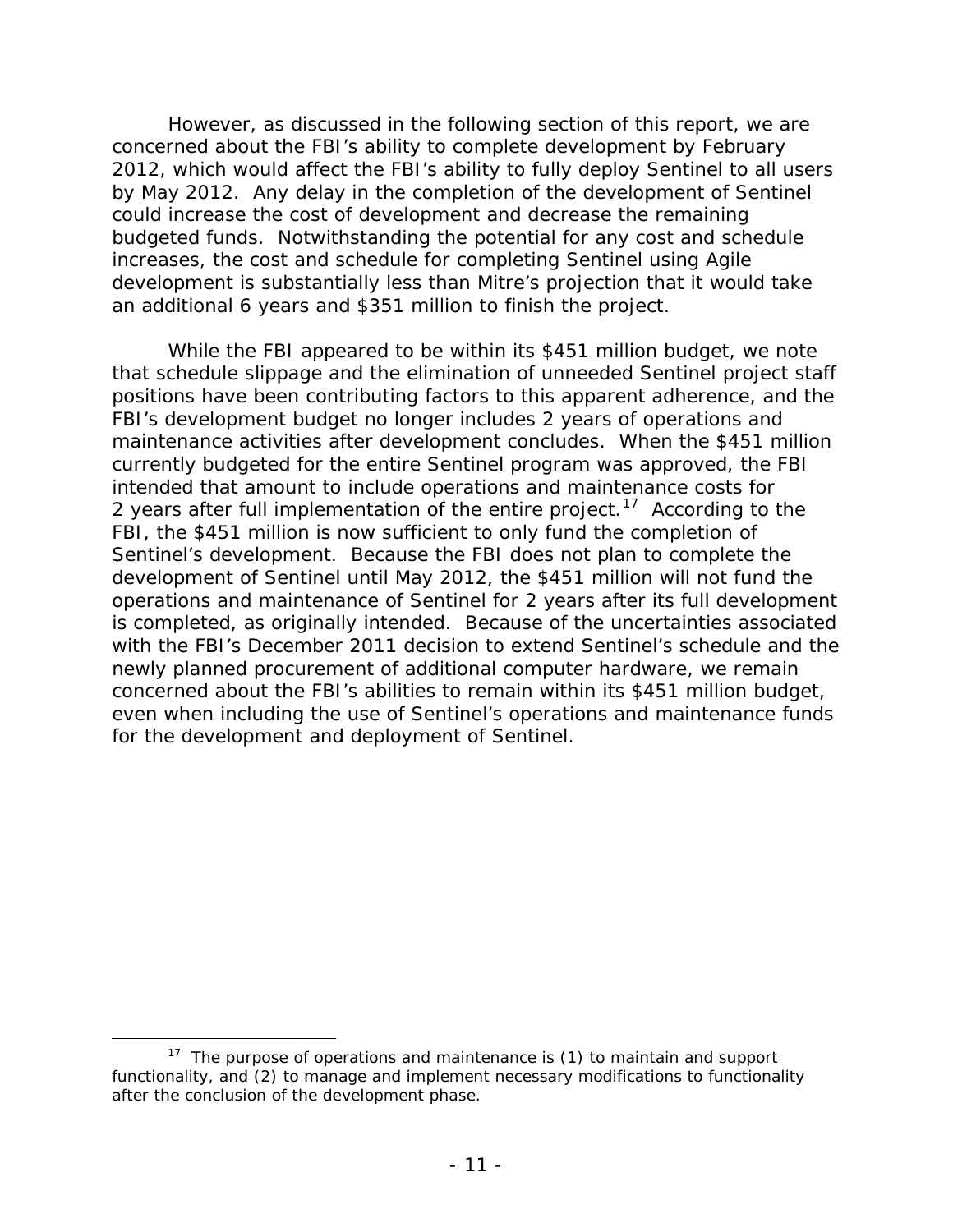## *Development Progress*

As of August 26, 2011, the FBI had completed 22 of 24 planned sprints.<sup>18</sup> Under the Scrum approach, a project's progress and amount of work remaining is measured using a burndown chart, which depicts how factors such as the rate at which a development team completes work (a team's velocity) and changes in a project's scope affect its likelihood of staying on schedule and within budget over time. This information can be used by project management and project stakeholders to estimate the duration of the project or the amount of work that can be completed within an identified amount of time. As shown in the following chart, during the first 22 sprints (Sprint 0 through Sprint 21), the FBI had completed 1,545 of the 3,093 story points (1,548 remaining) that it identified at the beginning of the project, or about 50 percent.<sup>[19](#page-13-1)</sup>

<span id="page-13-0"></span>l  $18$  The first sprint is named Sprint 0, so Sprint 21 was the twenty-second sprint. In September 2011, the FBI added six additional sprints to the development schedule, extending the development end date to December 2011. We discuss both the 24-sprint and 30-sprint timelines in our analyses that follow.

In December 2011, after we provided the FBI with a draft of our report, the FBI CTO informed us that due to problems encountered during testing, the FBI had again extended the schedule for the completion of Sentinel's development by three sprints to February 2012. As of December 2, 2011, the FBI reported that it had completed 28 of 33 planned sprints. This extension to the Sentinel development plan also moved the planned deployment of Sentinel from January 2012 to May 2012.

<span id="page-13-1"></span> $19$  As we discuss in more detail in the Sentinel Governance section of this report, we were unable to verify whether the FBI had completed the reported number of story points because we were unable to verify whether the FBI had applied its completion criteria to all of the accepted stories. In December 2011, after the FBI had received a copy of our draft report, the FBI reported to us that as of December 2, 2011, it had completed 2,345 story points and that 748 remained to be completed.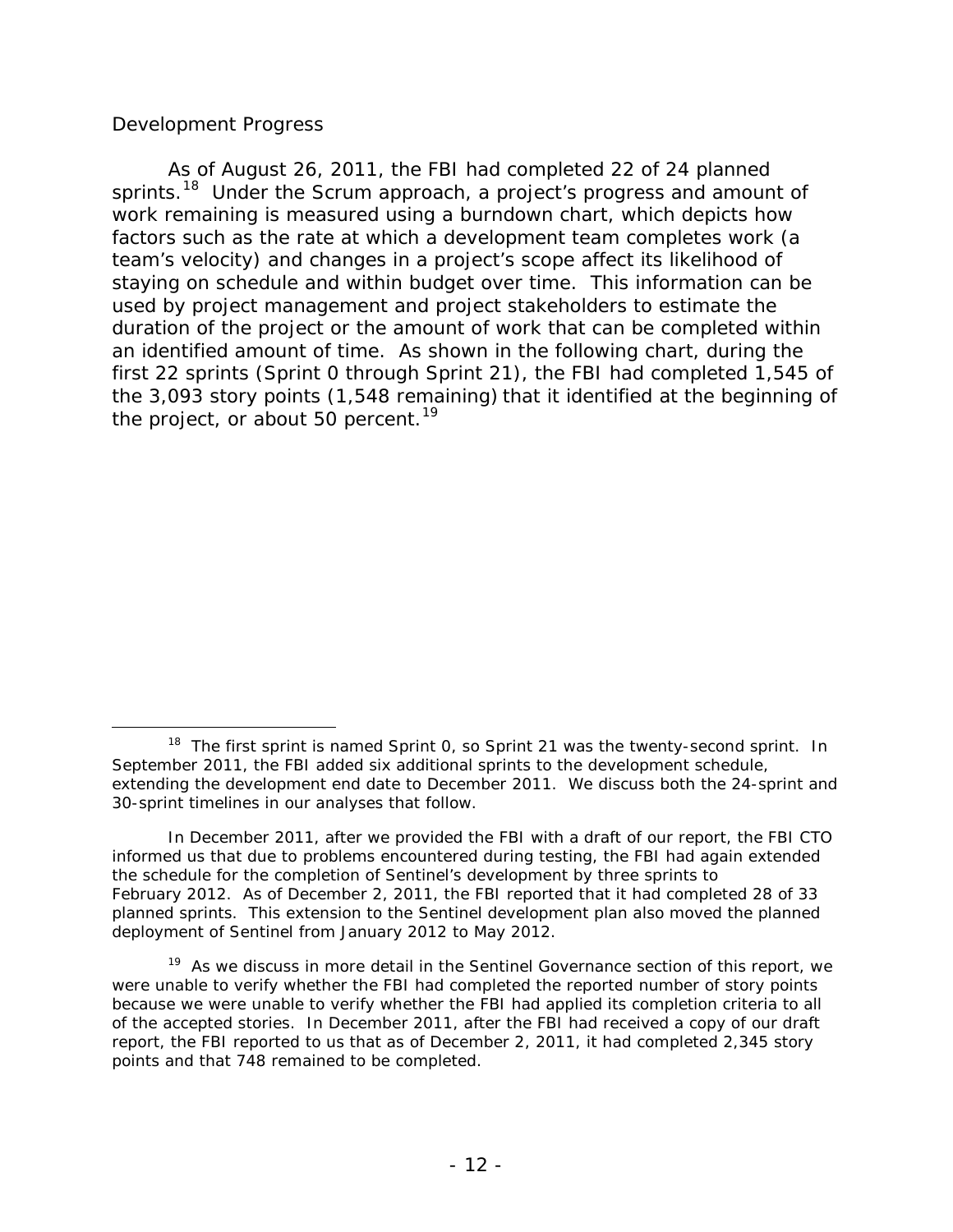

**Sentinel Functionality Burndown Chart Sprint 0 through Sprint 21 (or through August 26, 2011)** 

Source: The FBI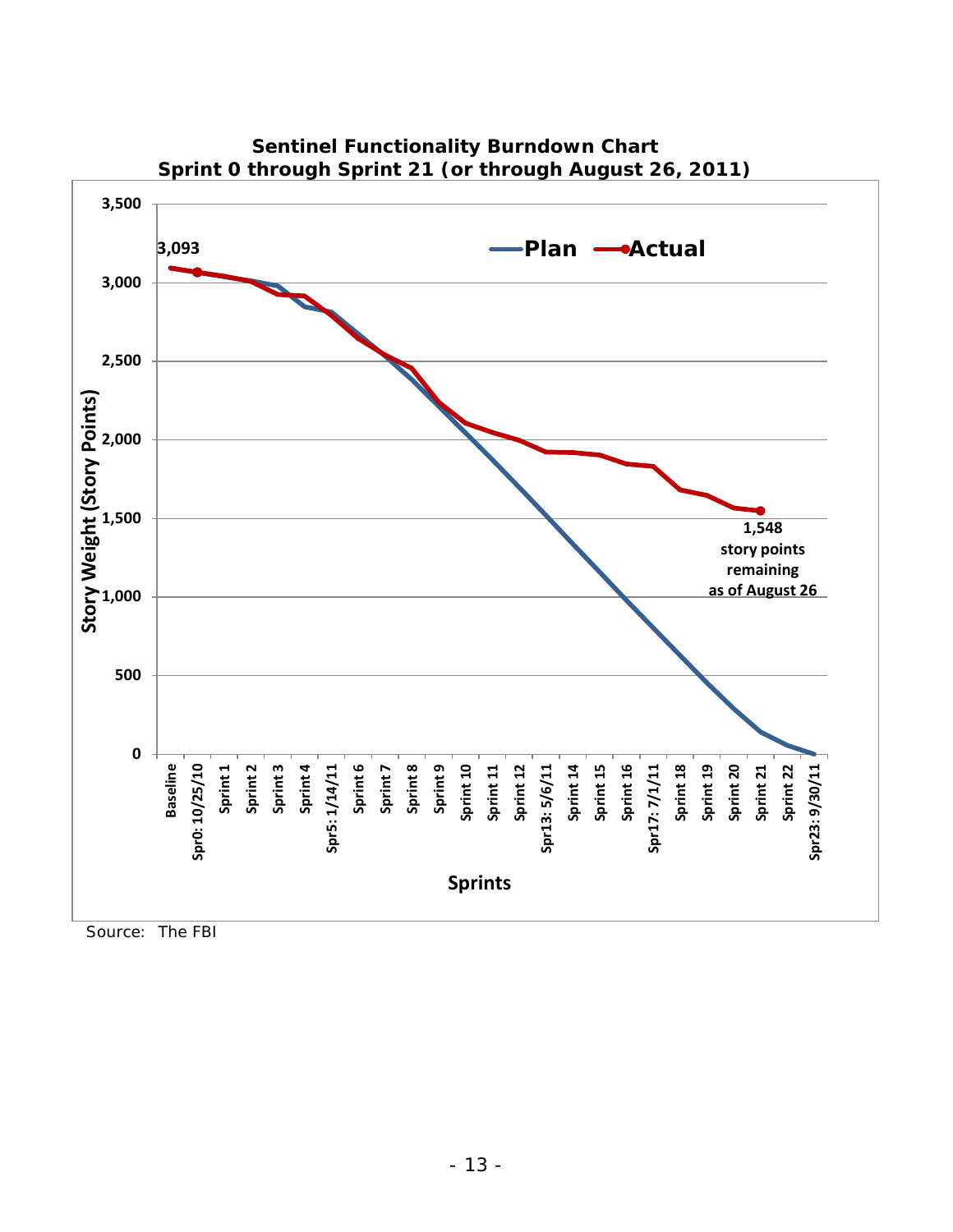According to FBI officials, after five sprints have been completed, the velocity, or rate at which an Agile team completes story points, can be used to project the completion rate of future work. During Sprints 5 through 21, the Sentinel team's average velocity was 80 story points per sprint. During our review, we estimated that if the team's velocity remained at 80 story points per sprint, the FBI would complete about 55 percent of the intended functionality by the end of the project's originally planned 24 sprints on September 23, 2011. At that rate of development we estimated that Sentinel will be completed in June 2012.

On September 6, 2011, the FBI CIO stated that the FBI had added six development sprints to Sentinel's development schedule and that the FBI then planned to end development on December 16, 2011, after 30 sprints. After development ended, the FBI planned to test Sentinel for about 6 weeks and then deploy the system to all users in January 2012. During the additional development sprints, the FBI planned to finish the functionality work that it previously planned to complete by September 23, 2011. Based on the average velocity of 80 story points per sprint, and the number of remaining story points to be completed (1,548) we estimated that the FBI would complete about 71 percent of the intended functionality by the end of the project's 30 development sprints on December 16, 2011.

On December 1, 2011, the FBI again extended the schedule for the completion of Sentinel. The CTO stated that the FBI had added four development sprints to Sentinel's development schedule and that the FBI now plans to end development in February 2012, after 34 sprints. After development, the FBI plans to test Sentinel for about 12 weeks and then deploy the system to all users in May 2012. During this testing period, the FBI plans to test Sentinel's hardware and execute a test of all major Sentinel functionality that will involve personnel from across the FBI.

Also in December 2011, after the FBI received a copy of our draft report, the FBI reported to us that during Sprints 5 through 28 it had completed 2,167 story points, an average of 90 story points per sprint – 10 more story points than its average rate as of September 2011. Based on this average velocity and the number of remaining story points to be completed (748) during the final 5 sprints under this plan, the Sentinel team must increase its average velocity to approximately 150 story points per sprint. However, the six sprints between the end of development and deployment – during which the FBI will test Sentinel – could also have story points assigned to them that the FBI is not accounting for at this time, and as a result the total number of story points to complete the project could increase. Without including such an increase, the FBI would need to average about 68 story points per sprint over the total 11 sprints remaining before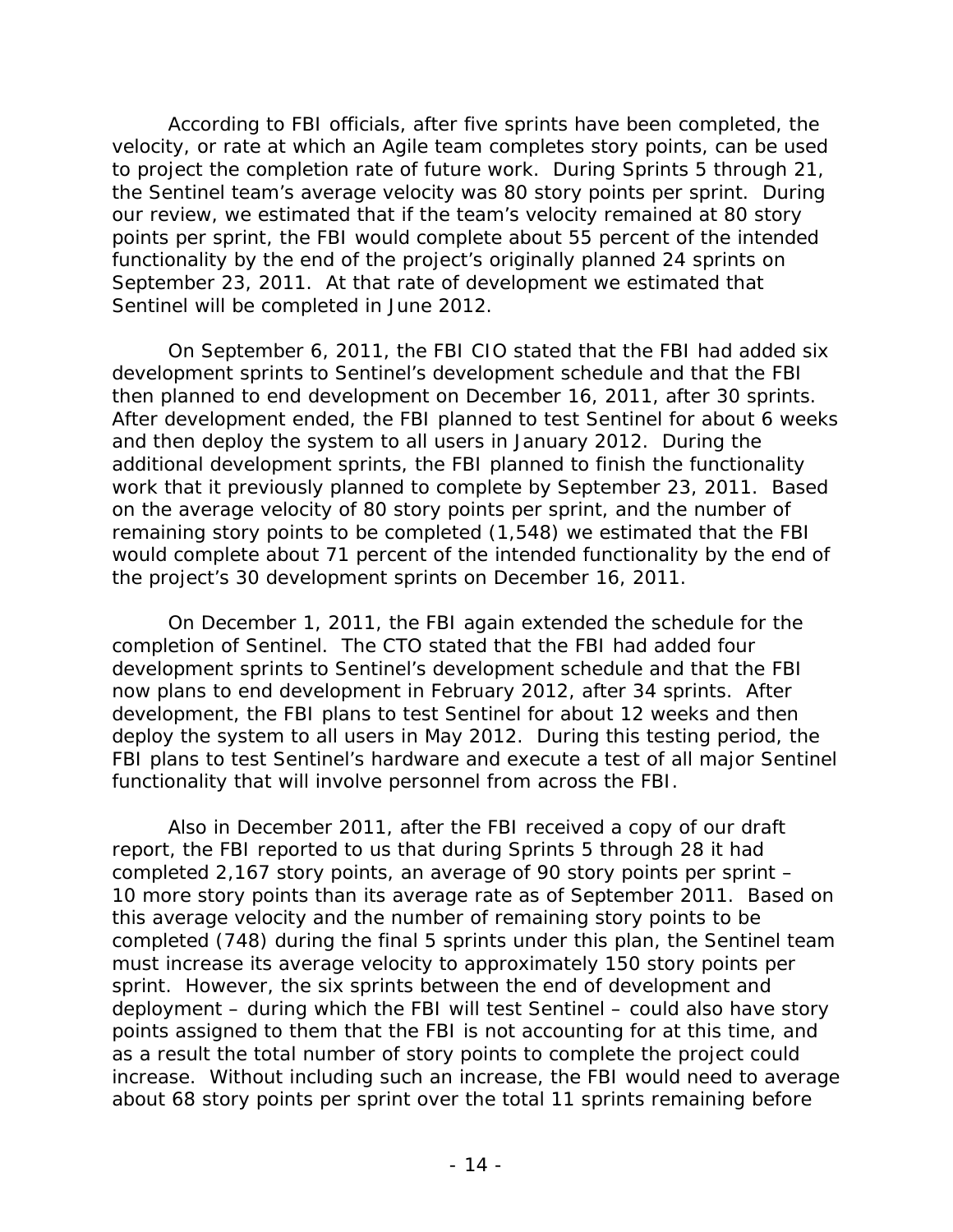the planned May 2012 deployment. We have not verified this latest information provided by the FBI and make no representations regarding the FBI's most recent plan for the delivery of Sentinel or the ability of the FBI to meet its goal. As we continue our review we will evaluate the accuracy of the FBI's latest information and its latest revised plan for completing Sentinel.

Another measure of Sentinel's progress is how it meets the Sentinel System Requirements Specification (SRS), the official set of project requirements. The Sentinel SRS identifies 1,098 numbered requirements and their associated functionality for the FBI to fully develop, test, and provide to Sentinel users. According to project officials, as of August 12, 2011, the FBI had satisfied 56 percent (615 of 1,098) of Sentinel's SRS requirements.<sup>[20](#page-16-0)</sup>

Additionally, because Sentinel's requirements are now nearly 7 years old, the FBI plans to add and delete SRS requirements. The requirements will be changed due to changes in the FBI's policies and business practices over the past 7 years, as well as changes in the technologies that are now available to the project. These changes will likely have an impact on the number of SRS requirements the FBI has satisfied as of August 2011, but the FBI has neither finalized its revisions to the SRS nor supplied us with details concerning expected changes to the system. Therefore, we cannot comment on the impact such changes will have on Sentinel's functionality and development requirements.

#### Data Migration

l

One of the requirements the FBI plans to modify is the requirement that all data currently in ACS be transferred to Sentinel. ACS is the FBI's current repository for electronic case management data. Deployed in 1995, ACS contains over 9 million cases. While the migration of data from ACS to Sentinel is not a numbered SRS requirement, the SRS states that legacy data from subsumed FBI systems will be migrated to Sentinel. During Phases 1 and 2 of Sentinel, Lockheed Martin and the FBI spent considerable time and effort to determine how to transfer case and administrative data from ACS to Sentinel. The FBI and Lockheed Martin agreed that because the

<span id="page-16-0"></span> $20$  On December 6, 2011, the FBI reported to us that as of December 1, 2011, it had satisfied 88 percent (944 of 1,070) of Sentinel's SRS requirements. However, the FBI did not explain why the number of SRS requirements had decreased by 28, from 1,098 to 1,070. Further, any reduction to SRS requirements must be approved by the FBI's Executive Steering Council, which FBI officials stated was scheduled to meet on December 14, 2011. Moreover, we have not yet corroborated this information and make no representations as to its accuracy.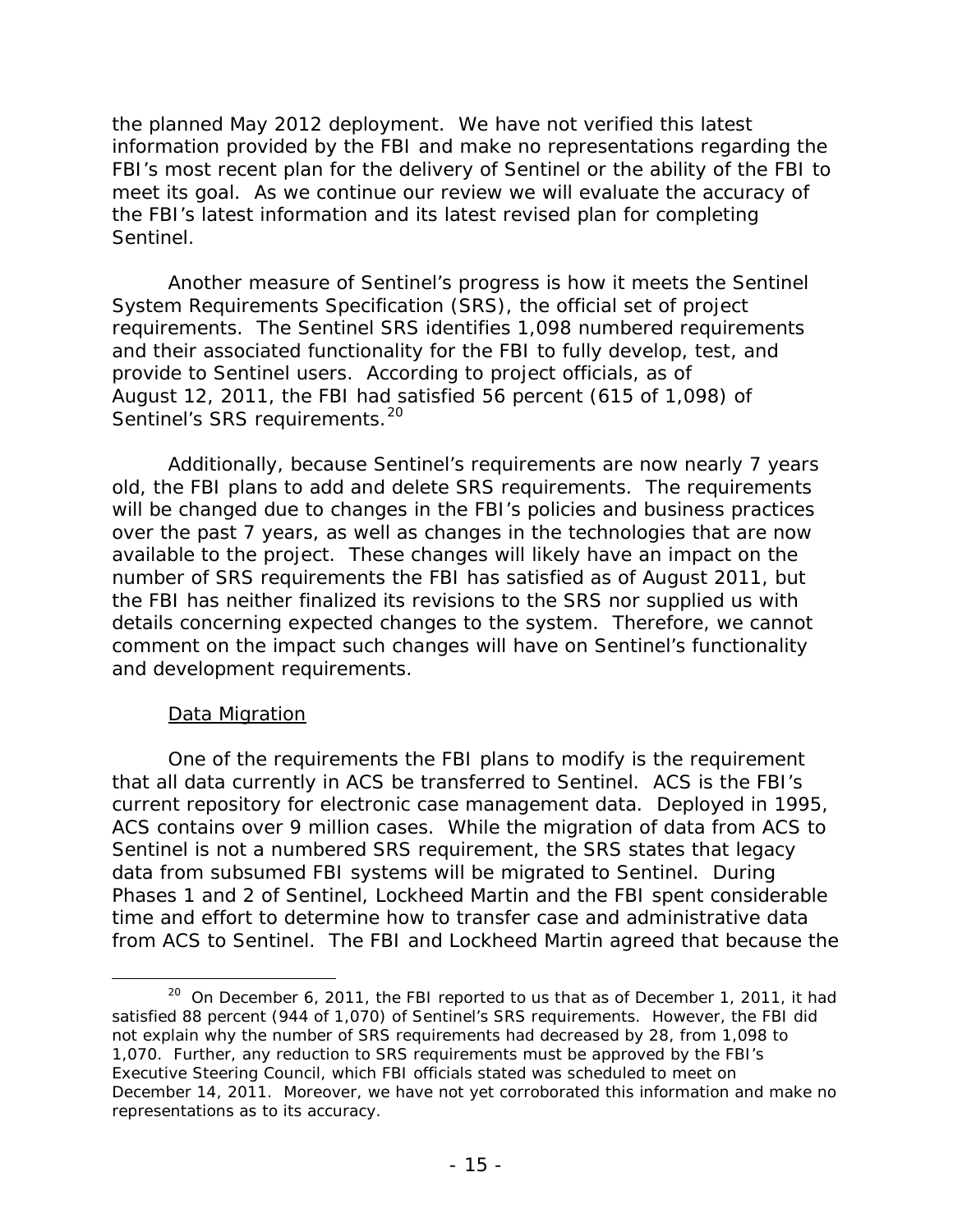method that they identified to migrate the administrative case data would take too long, a new migration strategy would be needed to transfer case files to Sentinel.

During Agile development of Sentinel, the FBI's plans for ACS data have evolved. After switching to Agile development, the FBI initially determined that it would not migrate any data from ACS to Sentinel as it had originally planned. The FBI later revisited the issue and planned to migrate some case data from ACS to Sentinel, mainly information about administrative aspects of cases such as the case title, case number, and the start date. In November 2011, the FBI said that data from open cases and the text of investigative documents stored in ACS will be migrated to Sentinel when agents choose to migrate cases based on activity.

## **Project Status – Functionality Deliverables**

As previously noted, as of August 2011, none of the functionality developed under the Agile approach has been deployed to all Sentinel users. In March 2011, the FBI provided us with a briefing describing its plan to deploy Sentinel in three releases. As part of that plan, the FBI intended to replace the functionality delivered to Sentinel users during Phases 1 and 2 with new versions developed as part of the Agile development effort. Additionally, the FBI planned to deliver the remaining functionality associated with the SRS requirements that were not satisfied during Phases 1 and 2. The following table compares the project milestones and target dates in the FBI's March 2011 plan with the actual dates those milestones were achieved and the FBI's updated December 2011 plan for achieving any unfinished milestones.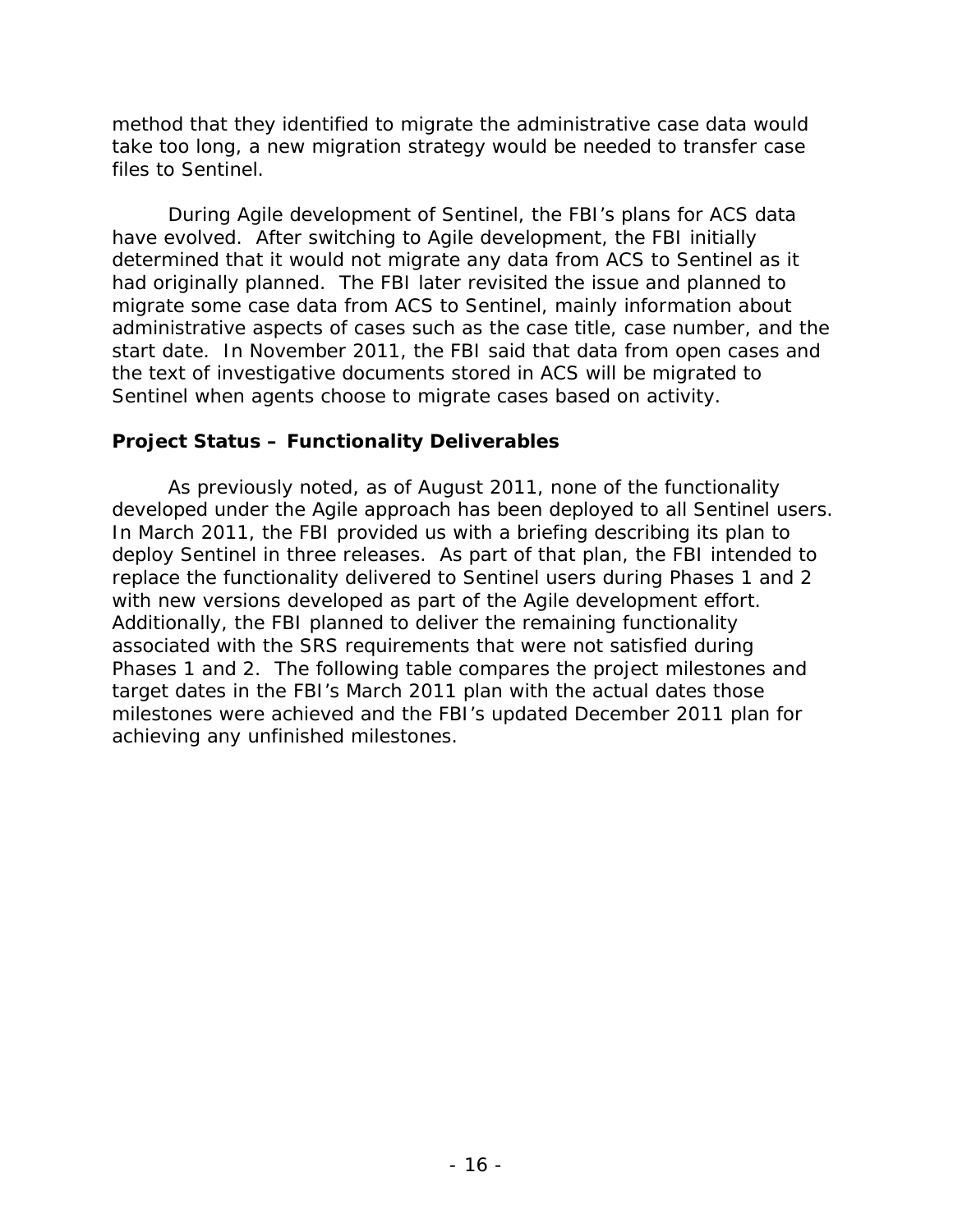# **Sentinel Milestones (October 2010 through Project Completion)**

|                                                                            |                   | Original<br><b>Proposed</b><br><b>End Date</b> | <b>Revised</b><br>Projected<br><b>End Date</b> |
|----------------------------------------------------------------------------|-------------------|------------------------------------------------|------------------------------------------------|
| <b>Task</b>                                                                | <b>Start Date</b> | as of<br><b>March 2011</b>                     | as of<br>December 2011                         |
| System of Record (SOR)<br><b>Functionality Development</b>                 | 10/1/2010         | 7/1/2011                                       | 7/1/2011<br>Completed                          |
| Sentinel Advisory Group (SAG)<br>Testing                                   | 3/30/2011         | 3/31/2011                                      | 3/31/2011<br>Completed                         |
| <b>Sentinel Functional Exercise</b>                                        | 10/6/2011         | N/A <sup>21</sup>                              | 10/6/2011<br>Completed                         |
| <b>SOR Functionality Deployment</b>                                        |                   | 9/1/2011                                       | <b>Discontinued</b>                            |
| Full Operating Capability (FOC)<br>Functionality Development <sup>22</sup> | 7/1/2011          | 9/23/2011                                      | February 2012                                  |
| FOC Functionality Testing <sup>22</sup>                                    | 9/23/2011         | 11/18/2011                                     | April 2012                                     |
| <b>FOC Functionality Deployment</b> <sup>22</sup>                          |                   | 11/18/2011                                     | May 2012                                       |

Source: OIG analysis of FBI data

l

The first deployment the FBI planned was a User Validation Release, which the FBI presented to the Sentinel Advisory Group (SAG) in late

<span id="page-18-0"></span><sup>&</sup>lt;sup>21</sup> The Sentinel Functional Exercise was not part of the FBI's original deployment plan.

<span id="page-18-1"></span><sup>&</sup>lt;sup>22</sup> After reviewing a draft of our report, the CTO provided the revised dates for completing Sentinel development, functional testing, and deployment. These dates had not been approved by the FBI's Executive Steering Council, which was scheduled to meet in December 2011 regarding the Sentinel project.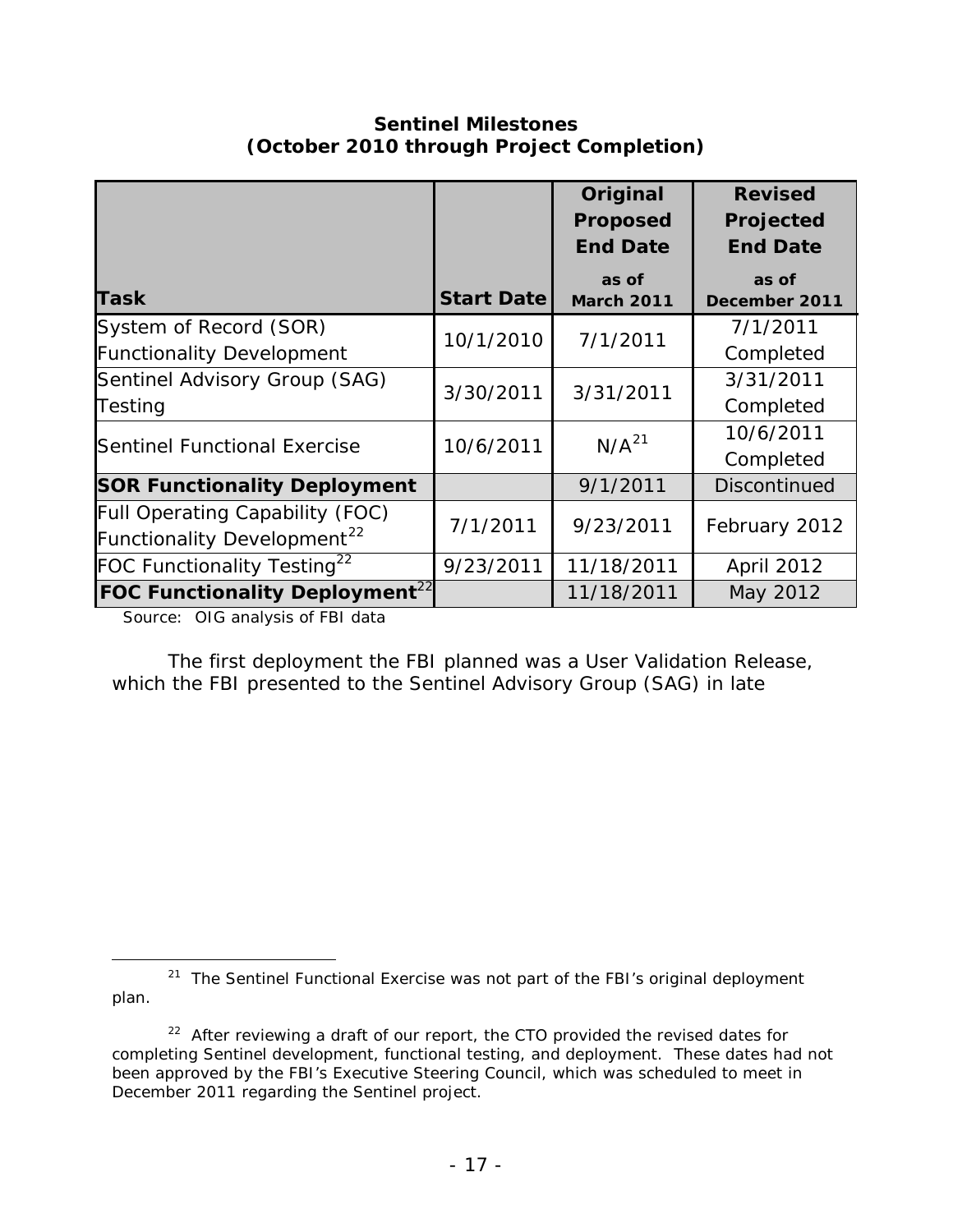March 2011. $^{23}$  $^{23}$  $^{23}$  The SAG is composed of 24 FBI employees and is intended to serve as an independent functionality validation group of Sentinel users who will test newly developed Sentinel functionalities before they are deployed.

The SAG conducted its first review of Sentinel on March 30 and 31, 2011 by testing the functionality developed through Sprint 8, which ended February 25, 2011.<sup>[24](#page-19-1)</sup> The SAG reviewed several functional areas of the system, including tasks and forms that agents and analysts frequently complete. The areas tested included: (1) creation of electronic communications (EC) and attachments; (2) creation of FD-302 forms; (3) creation of Import Forms and attachments; and (4) leads, routing, and workflow. [25](#page-19-2)

According to the SAG Meeting Report, on a scale from 1 (least favorable) to 5 (most favorable), on average, users rated each of the functional areas a 4 or higher. In general, SAG members said the basic functions of Sentinel were easy to use. However, testers suggested some improvements such as making notifications of new or unread work items more prominent on the screen.

In addition, we note that 3 of the 4 forms that the FBI delivered to the SAG had been previously deployed to Sentinel users in July 2010 as part of

l

<span id="page-19-1"></span> $24$  According to the FBI, the User Validation Release represented the FBI's completion of 184 of the 670 stories in the Sentinel Product Backlog.

<span id="page-19-0"></span> $23$  The Sentinel Program Manager formed the SAG to serve as an independent validation group for the continuing development of Sentinel. The SAG, which first met in March 2011, represents all FBI Sentinel users that will rely on Sentinel as the FBI's official electronic recordkeeping and case management system. The 24 FBI employees on the SAG are intended to be a functional and geographic representation of the approximately 30,000 FBI employees who will use Sentinel. Collectively, the group's members have current or previous experience as special agents, investigative support personnel, intelligence analysts, and general clerical and administrative technicians. They have worked at 17 field offices, 13 headquarters divisions, and 3 resident agencies and have an average of 15 years experience with the FBI in a variety of investigative, intelligence, and administrative programs. The SAG is expected to review and validate Sentinel once every 6 weeks through September 2011. The SAG members are expected to provide feedback to the Sentinel development team prior to that functionality being deployed to all users, including identification of functionality that does not work properly.

<span id="page-19-2"></span> $25$  FD-302 Forms are used by the FBI to record investigative activity such as interviews. The Import Form will allow users to add forms created outside of Sentinel to cases that are stored in Sentinel. Leads are a formal mechanism to track accountability on assignments. Routing is the capability to assign leads to appropriate personnel. Workflow is the automation of a business process, in whole or in part, during which documents, information, or tasks are passed from one participant (human or machine) to another for action, according to a set of procedural rules.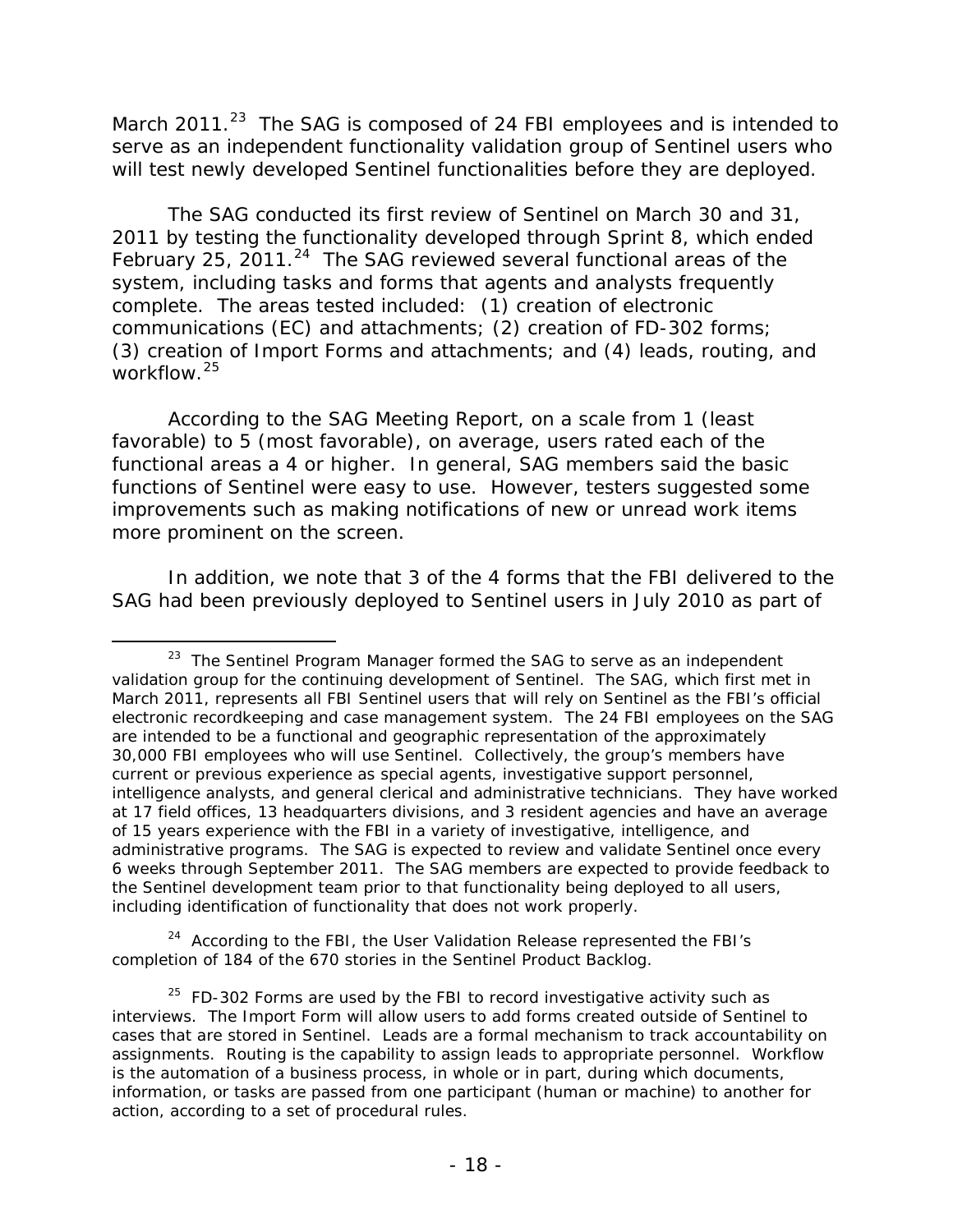the pre-Agile development Phase 2, Segment 4 release. Thus, these ratings should be expected to be positive because they had previously gone through one phase of user testing. Also, we reviewed the results of the FBI's survey of SAG users in March 2011 and found that the closed-end survey items and the presentation of the ratings were structured in a way that elicited positive responses. Specifically, the statements included positive assumptions about a user's experience with Sentinel. For example, the following survey item assumes that a user found Sentinel easy to use: "The Sentinel functionality was easy to use." Also, the most positive responses appeared first on the rating scale. Survey participants may be more likely not to read all of the alternatives when presented with a positive response first. We found no evidence, however, that the FBI chose the structure of the closed-end survey items or the presentation of the ratings with the intent of eliciting positive responses.

In response to a draft of our report, the FBI disagreed with our concerns about the closed-end survey questions, stating that the survey had been reviewed by survey experts and was designed using industry best practices. An FBI official stated the survey also included questions that asked participants for narrative responses such as, "Did you have any concerns/challenges with this Sentinel functionality? If so, please explain." In addition, this official also said that the FBI believes that the FBI's survey has provided valuable feedback to the Sentinel program regarding what users liked and disliked as well as suggestions for improvement.

From October 2010, when the FBI began the Agile development of Sentinel, to August 2011, the FBI planned a minimum of two deployments of functionality to all Sentinel users for use with official data. Prior to August 2011, the FBI had planned to deploy the first release, called the System of Record (SOR) Release, to all Sentinel users in September 2011. According to the FBI's original plan, the SOR Release deployment would have included the FBI's completion of 357 of the 670 stories in the Sentinel Product Backlog. According to the FBI CIO, if successfully deployed as planned, the SOR Release would have given all Sentinel users the capability to perform all critical case management functions completely within Sentinel. For example, users would have the ability to: (1) manage leads, (2) electronically create and process several forms through their entire associated workflow, (3) manage all cases, and (4) perform searches of data stored in ACS and Sentinel.<sup>[26](#page-20-0)</sup> (See Appendix I for additional information on the Sentinel Agile Development Approach.)

<span id="page-20-0"></span> $26$  The FBI had planned to give users the ability to create the following forms when it would have deployed SOR Release functionality in September 2011: (1) EC, (2) FD-302, (3) Import Form, and (4) Victim Notification Form.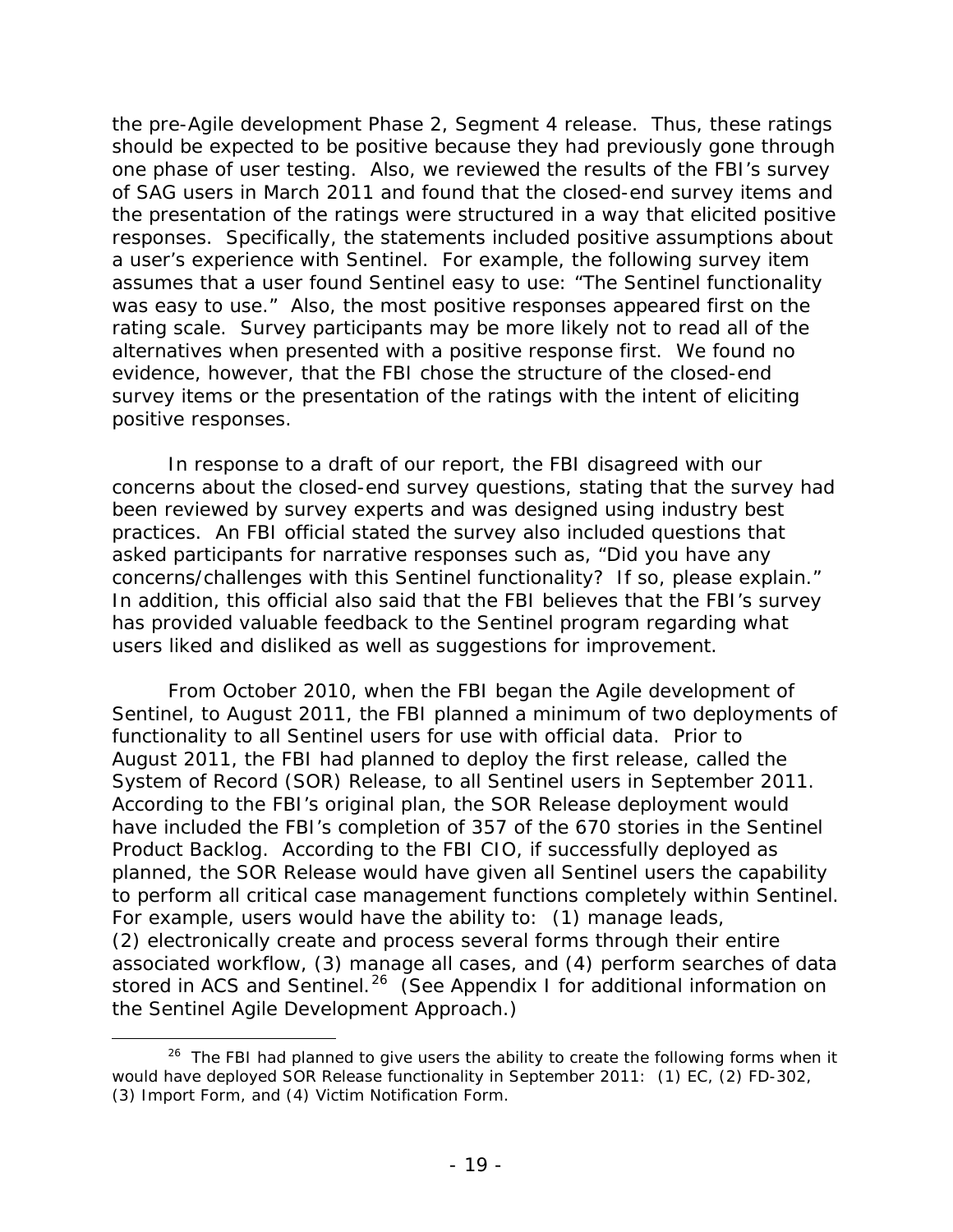In June and July 2011, the FBI piloted the SOR Release of Sentinel at its field offices in Washington, D.C.; Chicago, Illinois; and Memphis, Tennessee. The results of the pilot tests were less positive than the SAG test. Specifically, the results of the Washington, D.C., and SAG pilot tests, which included on-site Sentinel experts, were similar. The results of the Chicago and Memphis pilot tests, which did not include on-site Sentinel experts, were less positive. On average, the managers, agents, and analysts who participated in the pilot rated Sentinel's functionality and responsiveness a 3 on a scale from 1 (least favorable) to 5 (most favorable). $27$ 

In early August 2011, the FBI Chief Technology Officer (CTO) said that the FBI decided to not deploy the SOR Release at the end of September, as the FBI had planned, because of two other events that were expected to increase the workload of the FBI's agents during that month. The first event was the 10-year anniversary of the September 11, 2001, terrorist attacks, which the FBI anticipated would result in an increased threat environment. The second event was the release of a new FBI Domestic Investigations and Operations Guide.<sup>[28](#page-21-1)</sup>

Instead of deploying Sentinel at the end of September, the FBI conducted a testing exercise on October 6, 2011, during which 743 participants from the FBI's 56 field offices, several Headquarters Divisions, and several overseas offices used Sentinel as the case management system. According to the FBI's CTO, the exercise, called the Sentinel Functional Exercise, simulated 13 scenarios intended to require users to complete typical case management tasks using Sentinel. During the exercise, Sentinel operated on the FBI's network and employed the same infrastructure it will use when it is deployed to all FBI agents and analysts. The objectives of the exercise were to:

- examine Sentinel functionality in a simultaneous, enterprise-wide exercise environment;
- conduct usability tests to determine if Sentinel meets user needs and functions as designed;

<span id="page-21-0"></span> $27$  We reviewed the results of the FBI's survey of the pilot of the SOR Release in June and July 2011 and found that the survey questions and the presentation of the ratings were structured in a way that could have elicited more positive responses.

<span id="page-21-1"></span><sup>&</sup>lt;sup>28</sup> The Domestic Investigations and Operations Guide describes the procedures FBI employees must follow when conducting domestic investigations.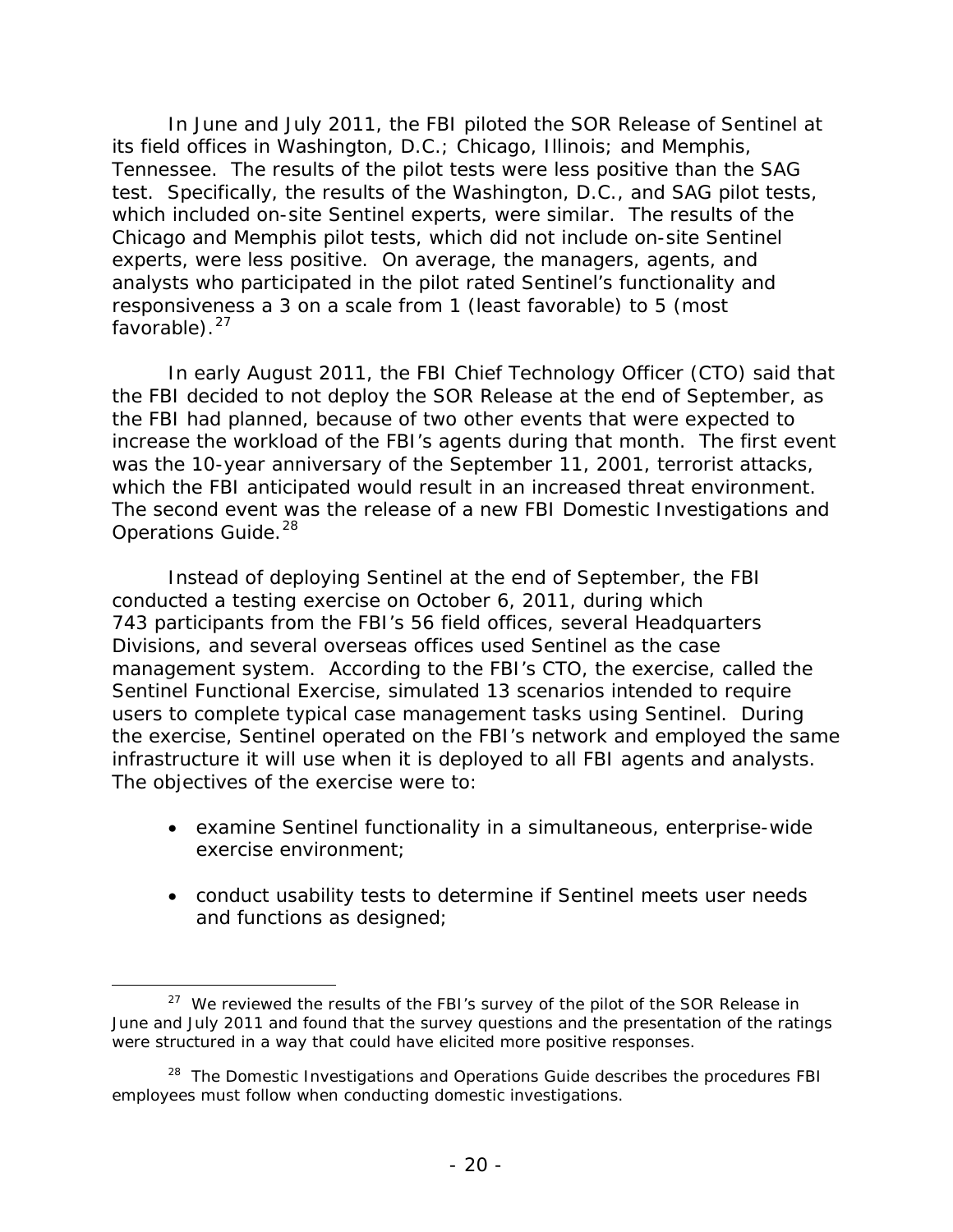- promote user awareness in Sentinel prior to its deployment to all users; and
- obtain user feedback.

In our judgment, the Sentinel Functional Exercise was an important step in Sentinel's testing. The results of the exercise should provide useful information to project executives so that they will be better able to more effectively, efficiently, and accurately chart Sentinel's course to development completion. However, we are concerned that Sentinel's performance during the exercise may inhibit users' acceptance of Sentinel once it is fully deployed. Following the exercise, the FBI's Chief Knowledge Officer stated that his preliminary review of the exercise's participant feedback indicated that users liked Sentinel's usability and functionality but that poor system performance and two system outages during the 4-hour exercise could have undermined users' trust and interest in using the system. In our opinion, the FBI would benefit from conducting an additional exercise prior to releasing system functionality to all users. An FBI official stated that project personnel collected extensive user feedback and survey data during the Sentinel Functional Exercise and analysis of the data by the FBI is ongoing.

Under the FBI's September 2011 plan, the first and only full deployment to all Sentinel users, called the Full Operating Capability (FOC) Release, was scheduled to be deployed to users in January 2012. FBI officials stated that the FOC Release would include the completion of all of the stories in the Product Backlog. The FBI CIO stated that, originally, the FBI would have used the FOC Release to refine the functionality that it intended to deliver to users during the SOR Release deployment and add capabilities that would have enhanced usability and efficiency. For example, the FBI anticipated adding the capability for users to create reports, index documents, and manage evidence. Instead, the FBI will deploy all Sentinel electronic case management functionality, including those capabilities, to users during the FOC Release.

As described above, Sentinel experienced significant performance problems during the Sentinel Functional Exercise. The FBI attributed these performance problems to either the system architecture or the computer hardware. According to the FBI, subsequent operational testing confirmed the inadequacy of the legacy hardware and the requirement to significantly expand the infrastructure before the system could be deployed to all users. In November 2011, the FBI requested that Lockheed Martin provide a cost proposal for this additional hardware. The hardware is under negotiation, and a senior FBI contracting official said that the FBI intended to pay for the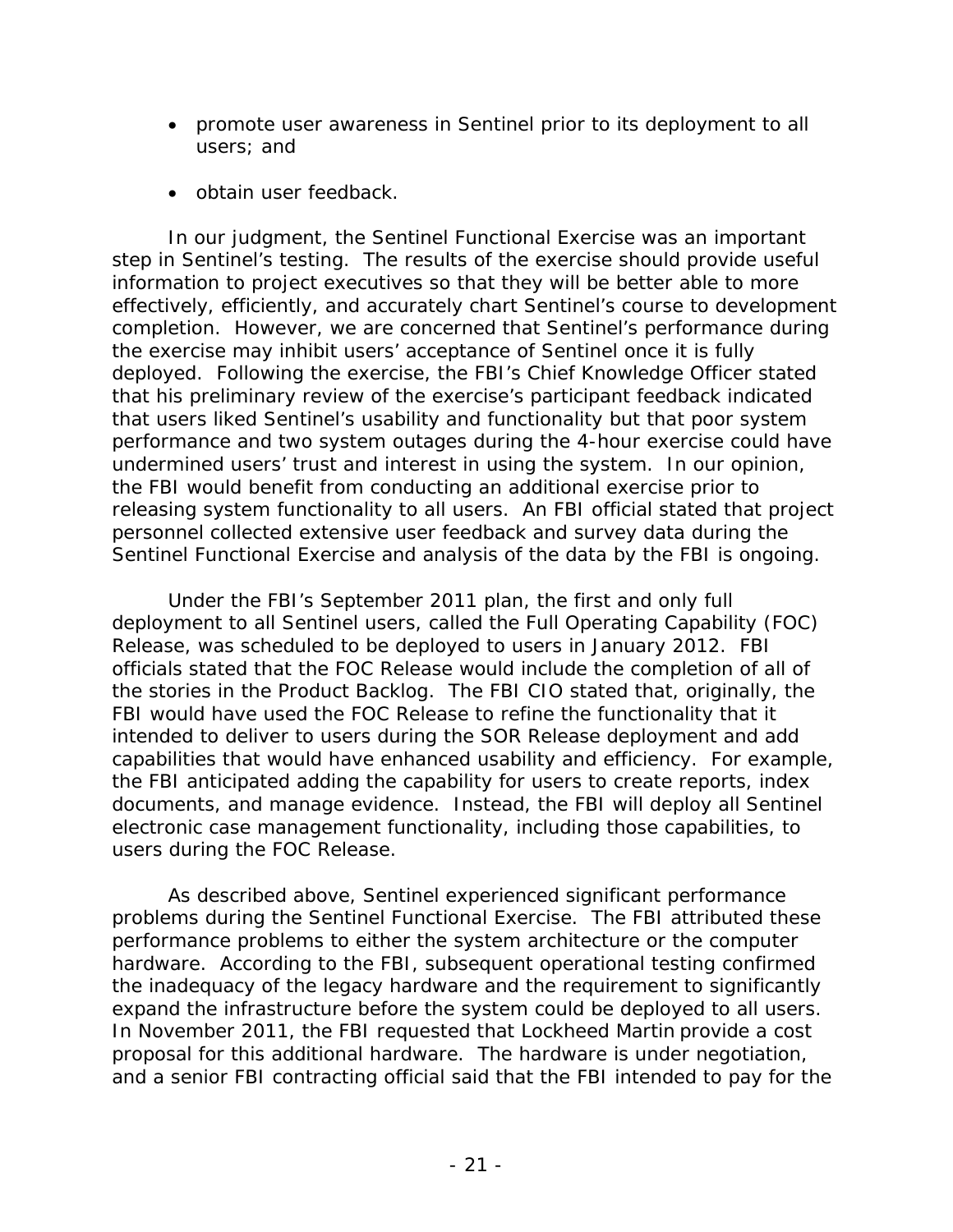new hardware with fiscal year 2012 Sentinel operations and maintenance funds.

As a result, in December 2011, after we provided the FBI with a draft of our report, the FBI again extended the schedule for the completion of Sentinel. As shown in the following chart, FBI officials stated that the FBI now plans to complete the development of Sentinel in February 2012 and deploy it to all users in May 2012.



## **Sentinel Milestones as of December 1, 2011 (December 2011 through May 2012)**[29](#page-23-0)

The Functional Software Sign-Off, scheduled for February 10, 2012, will be the official end of the development of Sentinel's software. At that time, project officials expect to receive FBI executive approval of completed Sentinel functionality. In March 2012, the FBI plans to test the system hardware using the software developed and approved through the Functional Software Sign-Off. In April 2012, the FBI plans to conduct a second Sentinel Functional Exercise. On May 9, 2012, a complete version of Sentinel is scheduled to be deployed for use by all FBI agents, analysts, managers, and other personnel with a need for a case management system. According to the FBI CTO, the FBI has not yet procured the needed additional hardware nor has it fully assessed the personnel costs associated with the revised schedule, and as a result, the FBI does not know the impact that the delay will have on Sentinel's \$451 million budget. However, a senior FBI contracting official said that the FBI intended to pay for the new hardware with fiscal year 2012 Sentinel operations and maintenance funds. Because of the uncertainties, we remain concerned about the FBI's abilities to remain within its budget, even when including the use of Sentinel's operations and

<span id="page-23-0"></span><sup>&</sup>lt;sup>29</sup> The milestones and dates contained in this chart are not final and subject to approval by the FBI's Executive Steering Council, which FBI officials stated was scheduled to occur on December 14, 2011.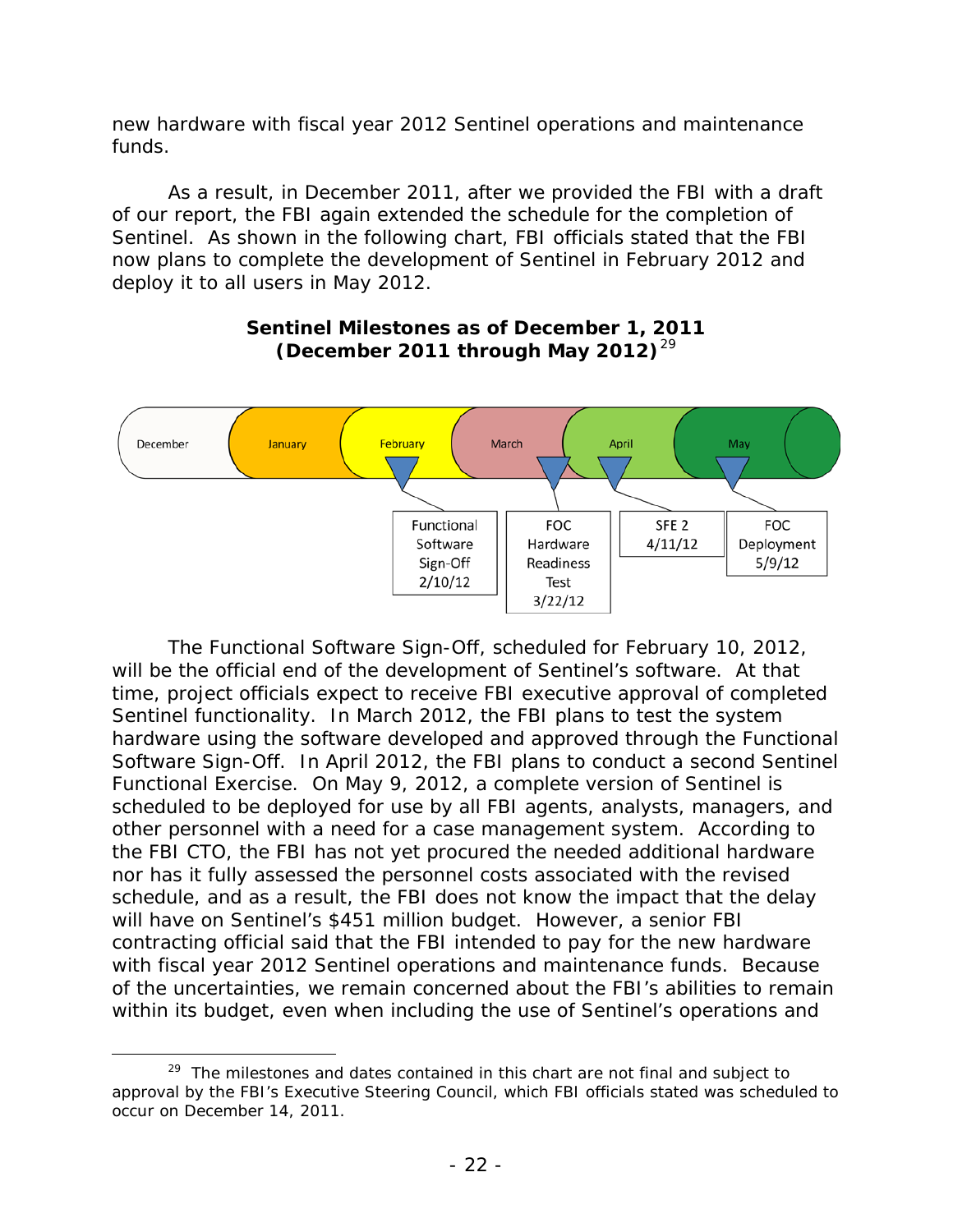maintenance funds for the development and deployment of Sentinel. We also continue to believe it will be challenging for the FBI to meet this latest goal for deploying Sentinel to all FBI users in this timeframe.

## *Completion Criteria*

According to the Sentinel Program Management Plan, functionality developed during each sprint must be of releasable quality before project personnel can describe it as completed during each biweekly end-of-sprint demonstration. The Sentinel Program Management Plan identifies criteria that Agile Development Team personnel are required to review and satisfy before functionality developed during a sprint can be labeled complete. In broad terms, the FBI's completion criteria, which incorporates the Scrum approach, calls for any functionality described as completed at the conclusion of the sprint to: (1) have been fully tested during the corresponding sprint, (2) be ready for deployment to all users, and (3) be demonstrable to project stakeholders at the demonstration held at the end of each sprint. If the functionality does not meet the criteria, the associated story should not be accepted and the incomplete functionality should be returned to the Sentinel Product Backlog to be addressed in subsequent sprints.

While we found that the FBI has identified completion criteria, the FBI did not document, and it was not apparent, whether any of the functionality that was developed during Sprints 0 through 21 met those criteria. An Agile Development Team official stated that required testing had not been completed within the established time parameters because testing personnel have encountered difficulty setting up testing programs, software, and procedures. The Sentinel Product Owner, the person responsible for tracking the completion of project work, stated that the completion criteria only broadly informs project personnel whether functionality development has been completed at the end of each sprint, and does not specifically address whether functionality is completed.

The Scrum method is an incremental approach that builds upon the work completed in previous sprints. Because of this incremental process, we believe it is vital that the Agile Development Team only claim fully tested functionality as complete during the biweekly demonstration of a sprint's completion.

Based upon the presentations at the biweekly sprint demonstrations, we had no basis to determine whether the functionality demonstrated at the end of each sprint was "field ready" as required under the Scrum approach. We are concerned that without a consistent application of completion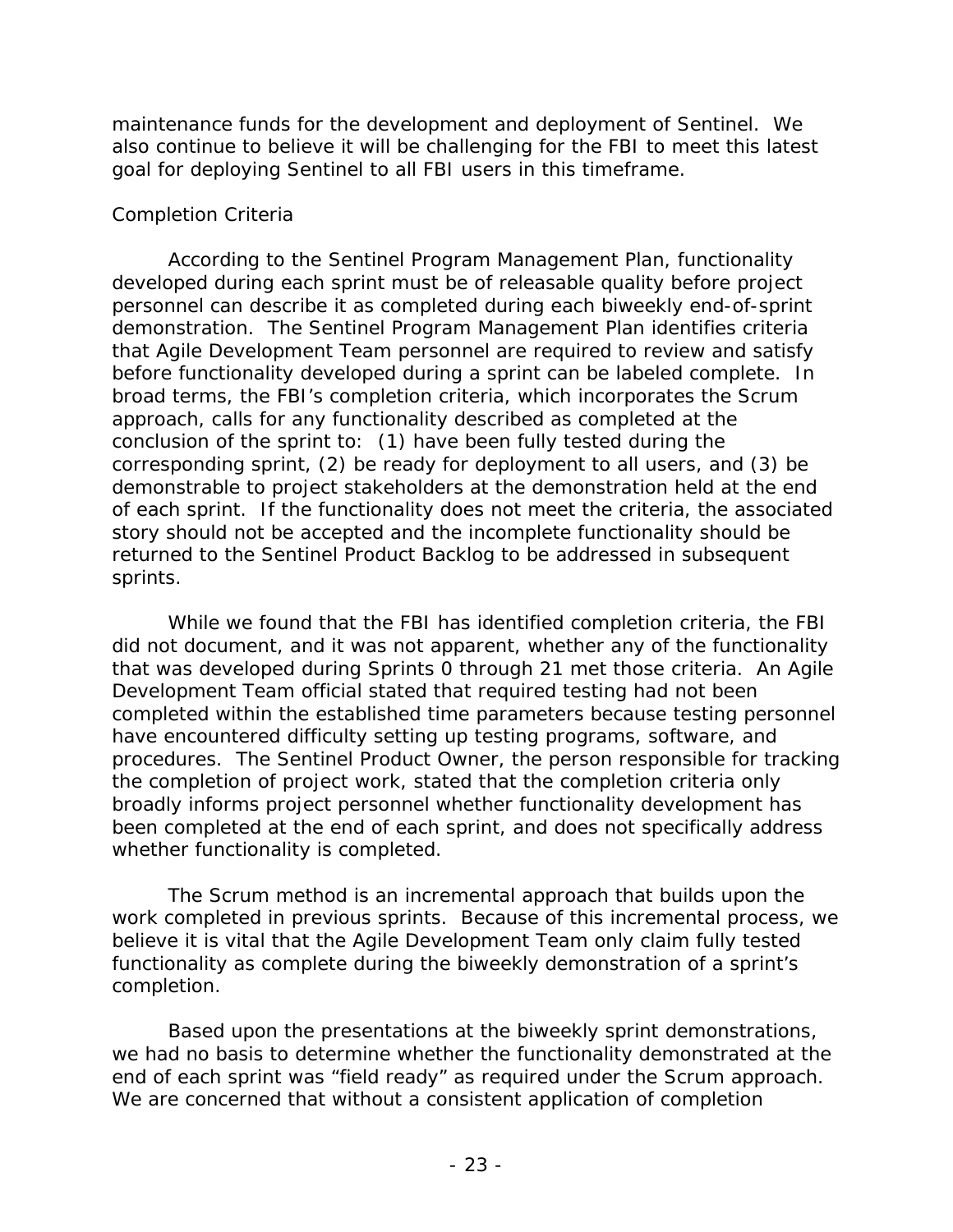criteria, including verification that functionality is field ready, for the identification of completed work, the FBI is unable to accurately assess either the amount of remaining work or the reliability of the functionality that it has designated as complete.

## *Contractual Changes*

l

In March 2011, approximately 5 months after the FBI initiated development work using an Agile development methodology, the FBI modified its existing contract with Lockheed Martin to reflect that transition. [30](#page-25-0) Under that contract modification, the FBI reduced Lockheed Martin's personnel working on the project from about 135 to approximately 10 employees, all of whom are engaged in operations and maintenance activities. Instead, the project is now staffed by a mix of contractor and government personnel totaling 55 positions. This modification gave the FBI more direct access to Lockheed Martin's subcontractors assigned to the Sentinel project. The FBI's CTO stated that Lockheed Martin is no longer contractually obligated to satisfy the requirements in the Sentinel System Requirements Specification (SRS); rather, it is solely the FBI's responsibility, and Lockheed Martin's role in the completion of the SRS will be one of support.<sup>[31](#page-25-1)</sup> In addition, the FBI has incorporated into the contract modification one option year for additional Agile development of Sentinel functionality.<sup>[32](#page-25-2)</sup>

In addition to Lockheed Martin and its subcontractors, the FBI has continued to utilize, under its Scrum approach, the services and expertise of several support contractors. An FBI official stated that as of March 2011, the FBI has not identified final cost proposals for these support contractor services and therefore has not finalized the corresponding contract modifications. The Sentinel Contracting Officer stated that the FBI will finalize these contract modifications after Sentinel Agile Development Team management provides final approval of its staffing requirements, and the

<span id="page-25-0"></span> $30$  This contract modification did not change the project's total budget of \$451 million. The operations and maintenance contract remains as-is with Lockheed Martin until at least 2012, when the FBI Information Technology Services Branch could begin to manage Sentinel operations and maintenance activities using its own personnel and contractors.

<span id="page-25-1"></span><sup>&</sup>lt;sup>31</sup> The Sentinel System Requirements Specification identifies the functionality that Sentinel must provide to users.

<span id="page-25-2"></span> $32$  This option year is part of the contract modification with Lockheed Martin to account for changes in the FBI's development approach. This option year, valued at \$4.5 million, would allow the FBI to engage Lockheed Martin for an additional year of development activities from October 17, 2011, through October 19, 2012.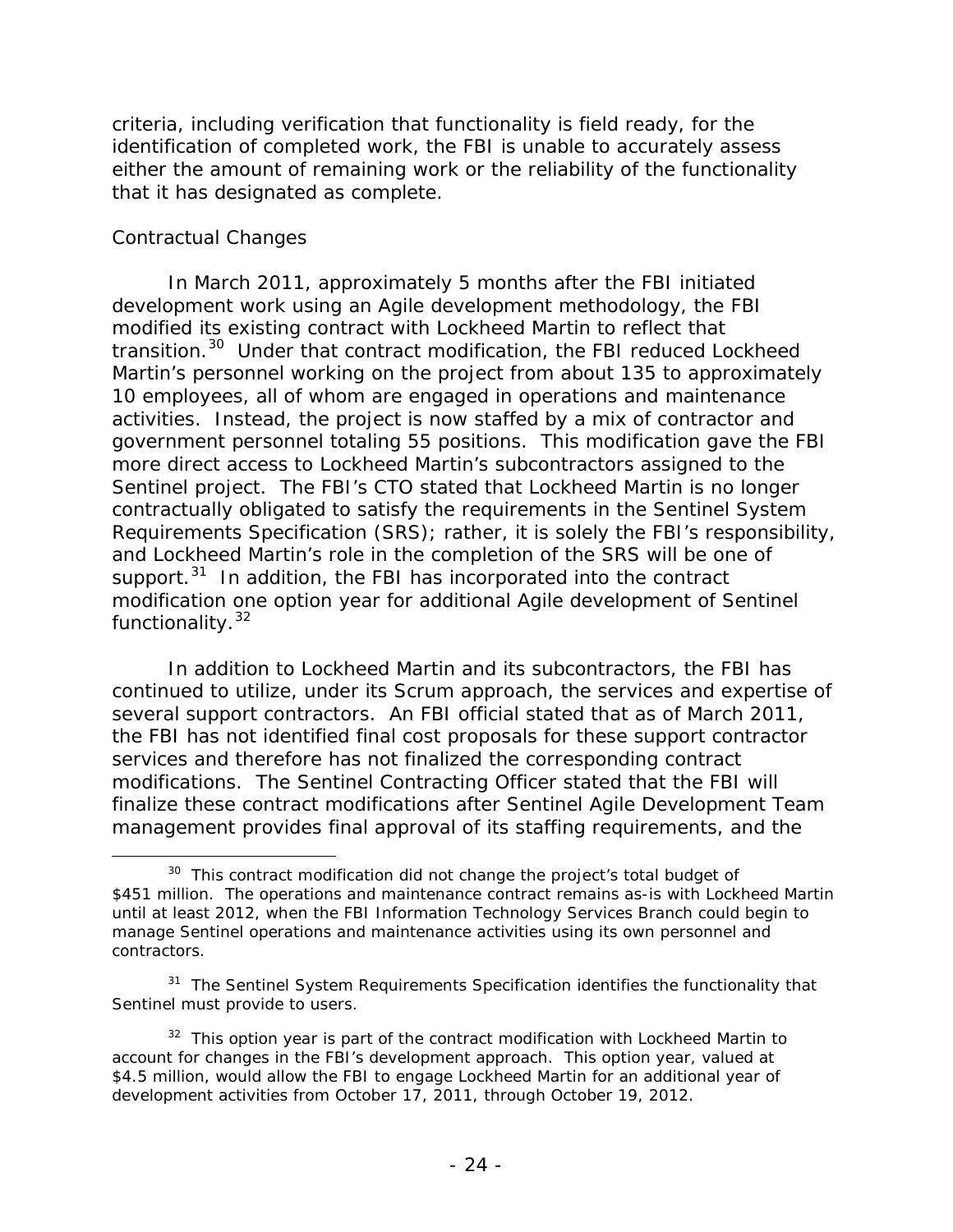support contractors will operate under their pre-existing Sentinel contracts until then.

## **Sentinel Governance**

In the early stages of the Trilogy project, the OIG and U.S. Government Accountability Office (GAO) recommended that the FBI establish Information Technology Investment Management processes to guide the development of its IT projects. In response, the FBI issued its Life Cycle Management Directive (LCMD) in 2004. The LCMD covers the entire life cycle for the FBI's IT systems, including planning, acquisition, development, testing, and operations and maintenance. As a result, the LCMD provides the framework for standardized, repeatable, and sustainable processes and best practices for the FBI in developing IT systems. Application of the IT systems life cycle within the LCMD can also enhance guidance for IT programs and projects, leverage technology, build institutional knowledge, and ensure that development is based on industry and government best practices.

# *System Documentation*

l

The FBI's LCMD established policies and guidance applicable to all FBI IT programs and projects, including Sentinel. However, while the LCMD discusses several development approaches, it does not include criteria for the implementation of an Agile development methodology. As a result, it is not clear which system documents Sentinel project personnel must submit to FBI IT project governance personnel and which reviews the project must pass to achieve compliance with the FBI's LCMD.

We found that Sentinel program personnel disagree with FBI IT project governance personnel and other Sentinel stakeholders about what documents are required for the Sentinel project, what information those documents should contain, when the documents should be delivered, and to whom. Several entities, internal and external to the FBI, have expressed concerns that the Sentinel program has not provided either necessary or sufficient documentation for them to carry out their functions as they relate to the Sentinel project. $33$  For example, FBI IT governance officials expressed concern that they were not provided documentation to establish that security features were built into the foundation of Sentinel's architecture.

<span id="page-26-0"></span> $33$  These entities include, but may not be limited to, the: (1) Sentinel IV&V Team, (2) FBI IT governance personnel, (3) FBI Sentinel Operations and Maintenance Transition Support Unit, (4) FBI Product Assurance Unit, (5) Electronic Record Keeping Certification personnel, (6) FBI Records Management Division, and (7) FBI Security Division.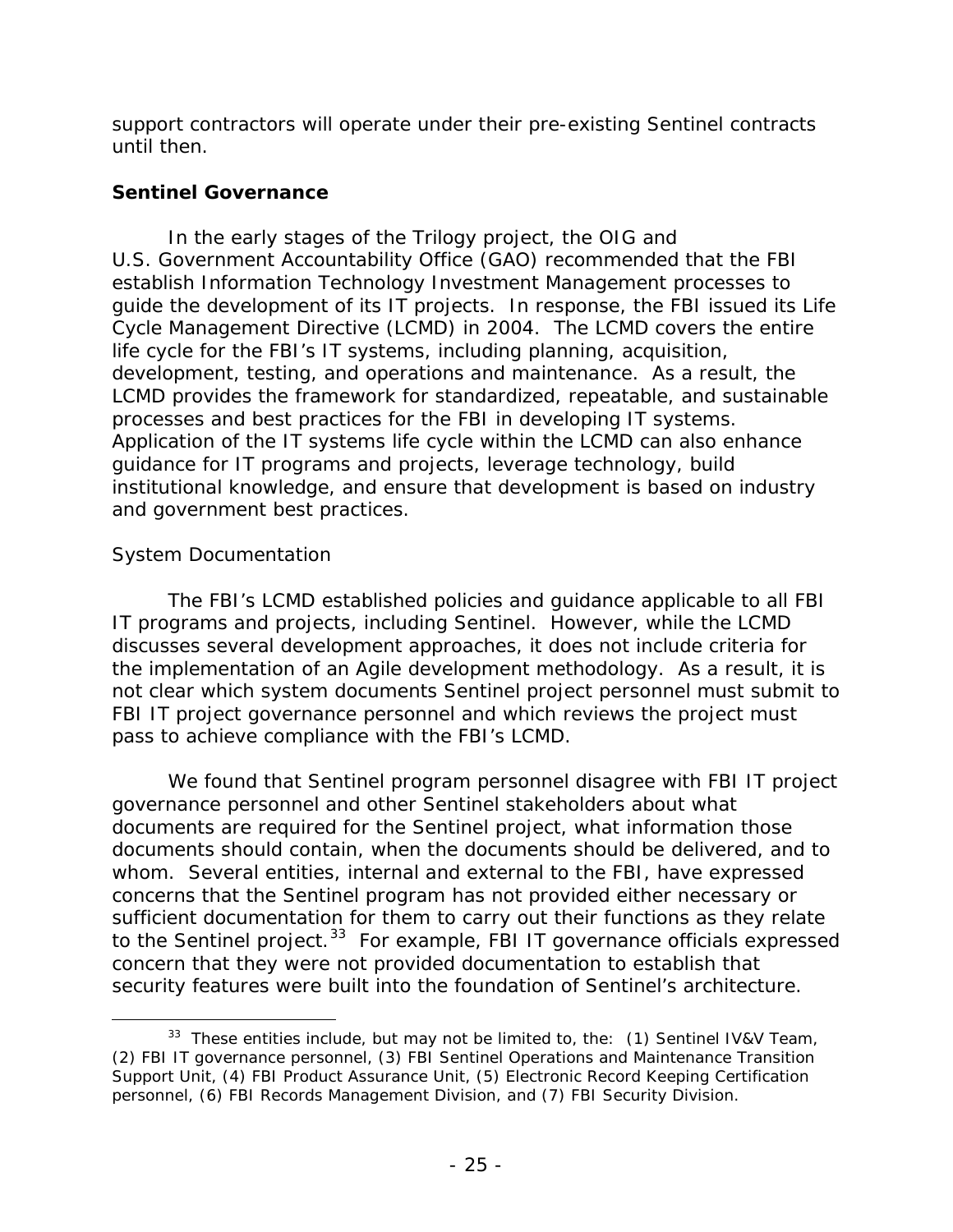Additionally, during Phases 1 and 2, Sentinel program personnel prepared risk registers, which were required by the Sentinel Risk Management Plan.<sup>34</sup> Although Sentinel personnel are still required by the Program Management Plan to prepare risk registers, Sentinel management stated that program personnel had not been preparing them initially during Agile development because they are not sufficient on their own to manage risk, and Sentinel project personnel are not preparing documentation unless it adds value to the program. Sentinel management also stated that program personnel are engaged in other Agile development activities intended to help manage risk and those activities may be more effective at managing risk. In response to a draft of this report, the FBI CTO stated that he meets regularly with Sentinel staff to review and address risk and, beginning in February 2011, Sentinel project personnel resumed preparing risk registers.[35](#page-27-1) In our judgment, the FBI should resolve these varying expectations of which documentation is necessary to adequately manage Sentinel. Resolution of such issues will best ensure that all parties involved in development, post-development, and oversight can assess Sentinel's adherence to its budget and schedule and most effectively determine whether Sentinel is being properly managed.<sup>[36](#page-27-2)</sup>

Finally, according to the Independent Verification and Validation (IV&V) Team, which is made up of contractor staff, the FBI has prevented it from performing timely reviews of documentation of the FBI's development of the Sentinel system.<sup>[37](#page-27-3)</sup> This restricted access to documentation has inhibited the IV&V Team's ability to provide to the FBI early reviews and assessments of the maturity of Sentinel's design, and the way in which important elements of the system, such as search functionality and access controls, will work together to provide users with the capabilities that they require. The FBI CTO stated that the FBI believes that it has provided the IV&V Team with access to all relevant information necessary for the team to complete its objectives. Specifically, he told us that the IV&V Team has

<span id="page-27-0"></span> $34$  A risk register is a tool used in project management to identify, analyze, and manage potential project issues that could negatively affect the project's budget or schedule.

<span id="page-27-1"></span> $35$  Although risk registers have been available since February 2011, we were neither made aware of nor received any such documentation until October 2011.

<span id="page-27-2"></span><sup>&</sup>lt;sup>36</sup> FBI officials responsible for IT project governance acknowledged that the LCMD should include Agile development methodologies and said that a new version of the LCMD would include standards for those methodologies.

<span id="page-27-3"></span> $37$  IV&V is a standard Information Technology Investment Management process whereby an independent entity assesses the system as it is developed in order to evaluate whether the software will perform as intended.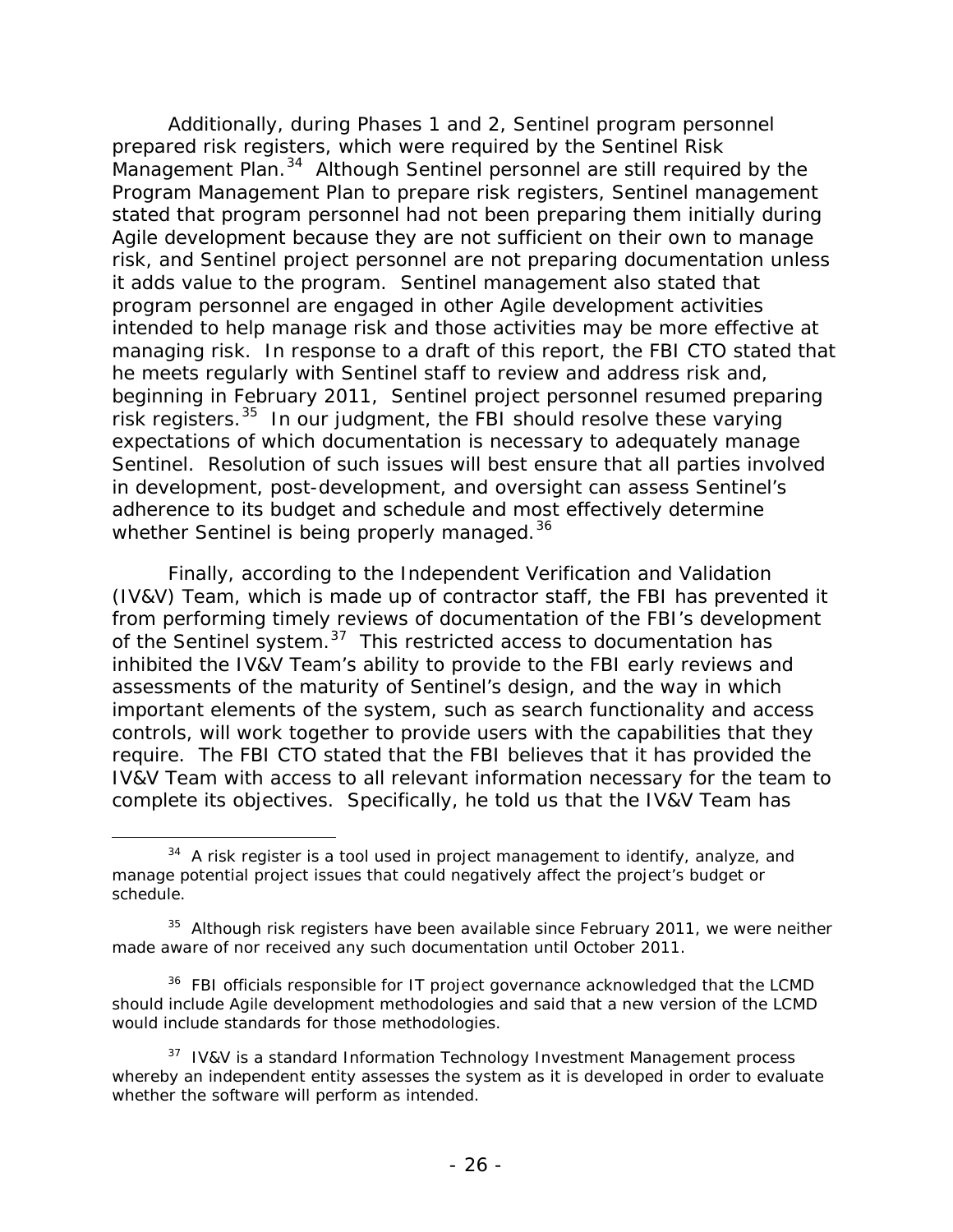access to the code for any completed sprints and that the only code it does not have access to is the code being developed in the current sprint. The FBI CTO said that expanding the IV&V Team's access would risk interference with the progress that developers are making during each 2-week sprint.

The FBI has spent approximately \$5.5 million since 2006 for Sentinel IV&V Team assessments. From October 2010 through March 2011, the FBI spent approximately \$527,000 on IV&V.<sup>[38](#page-28-0)</sup> Yet, since that time, the FBI has restricted the IV&V Team's ability to analyze whether Sentinel will function as the FBI has intended. An IV&V Team official stated that the FBI has limited the IV&V Team's access to project information because it is the FBI's position that such access would distract the Agile Team developers from their daily responsibilities. As a result, we are concerned that the FBI has not and cannot fully realize the value of its investment in the IV&V Team's service, particularly since the FBI's transition to an Agile development methodology.

An IV&V Team official told us in April 2011 that the FBI had broadened the IV&V Team's access to some of the information necessary for the team to assess Sentinel's progress. Nevertheless, we remain concerned that the FBI has continued to limit information that would allow for the IV&V to be completed. We recommend that the FBI grant the Sentinel IV&V Team access to the critical documentation and information repositories that will provide the information necessary for the IV&V Team to properly assess Sentinel's design, structure, functionality, and development status.

In addition to IV&V, Sentinel is subject to several requirements that are imposed by entities internal and external to the FBI.<sup>[39](#page-28-1)</sup> During our review, a Sentinel Agile Team member stated that development team personnel had to re-develop a component of Sentinel's digital signature

<span id="page-28-0"></span><sup>&</sup>lt;sup>38</sup> The current Sentinel IV&V contract year began in January 2011 and is valued at \$544,400.

<span id="page-28-1"></span><sup>&</sup>lt;sup>39</sup> Internally, the FBI Security Division must execute, and the system must pass, a Certification and Accreditation assessment. Externally, the system must satisfy National Archives and Records Administration (NARA) requirements to become the FBI's System of Record. Specifically, Sentinel must satisfy NARA Electronic Record Keeping Certification (ERKC) requirements. NARA ERKC is a process used to ensure that electronic recordkeeping requirements, including the proper creation, maintenance, use, and disposition of FBI records, are incorporated into the design and deployment of information and knowledge management systems such as Sentinel. Access controls are an essential part of records management, and controlling and safeguarding FBI records, while also making them accessible for use, is a necessary component of the design. The system must also meet Federal Information Security Management Act of 2002, National Institute of Standards and Technology, and Department of Justice requirements.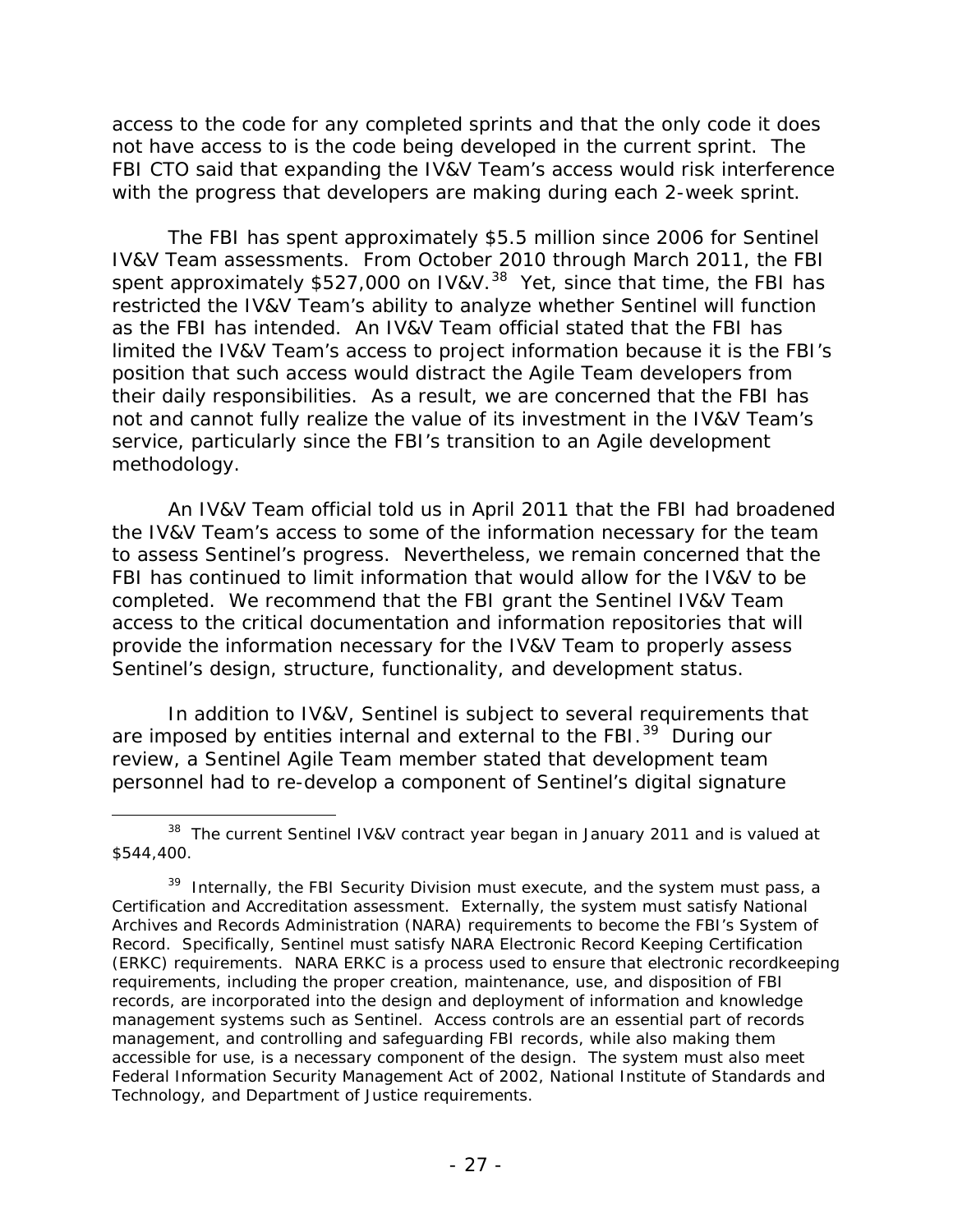functionality because it was not compliant with the National Institute of Standards and Technology's Federal Information Processing Standards and had not been tested for compliance when it was initially developed. In our judgment, failure to integrate such requirements in initial development efforts and the subsequent need for either additional or redundant development work is an inefficient use of resources that could cause the project to either exceed its budget or extend its schedule. If progress toward meeting these requirements is properly monitored and managed, then the FBI could mitigate the risk of associated increased costs and schedule delays. Therefore, we suggest that the FBI consider either hiring or designating an FBI official who would be charged with monitoring, coordinating, and ensuring that the project achieves, and remains in, compliance with Sentinel's mandates and any other external or internal compliance requirements that may currently be in existence or that could be issued at a future date.

# **Agile Team Staffing**

The Sentinel Program Management Plan states that the project must develop and utilize a staffing plan to manage staffing and keep track of personnel. Further, the Sentinel Program Management Plan specifies that the staffing plan should include details about the structure of the Sentinel team, such as the specific duties and responsibilities of each team member. As of September 2011, the FBI had not developed a Sentinel staffing plan for use in conjunction with its Agile development approach. The FBI CIO said that the cost of preparing a staffing plan would exceed the benefits provided by such a plan and that the Sentinel organizational chart provided sufficient information to manage Sentinel's staffing. However, because the FBI has not developed a staffing plan for Sentinel, we are concerned that Sentinel's managers are unable to make fully informed and effective staffing decisions. For example, a former member of the Agile Development Team stated that he had very few responsibilities and was assigned only a minimal amount of work during the 4 months he was assigned to the team. In our judgment, a staffing plan would increase the likelihood that Sentinel's managers could avoid the unnecessary costs associated with inefficient staffing decisions.

# **Conclusion**

The value of finally moving the FBI from a paper-based records system to a paperless system that allows the FBI's agents and analysts to electronically share information in a reduced amount of time should not be overlooked. While the FBI appeared to be within its \$451 million budget, we note that schedule slippage and elimination of unneeded Sentinel staff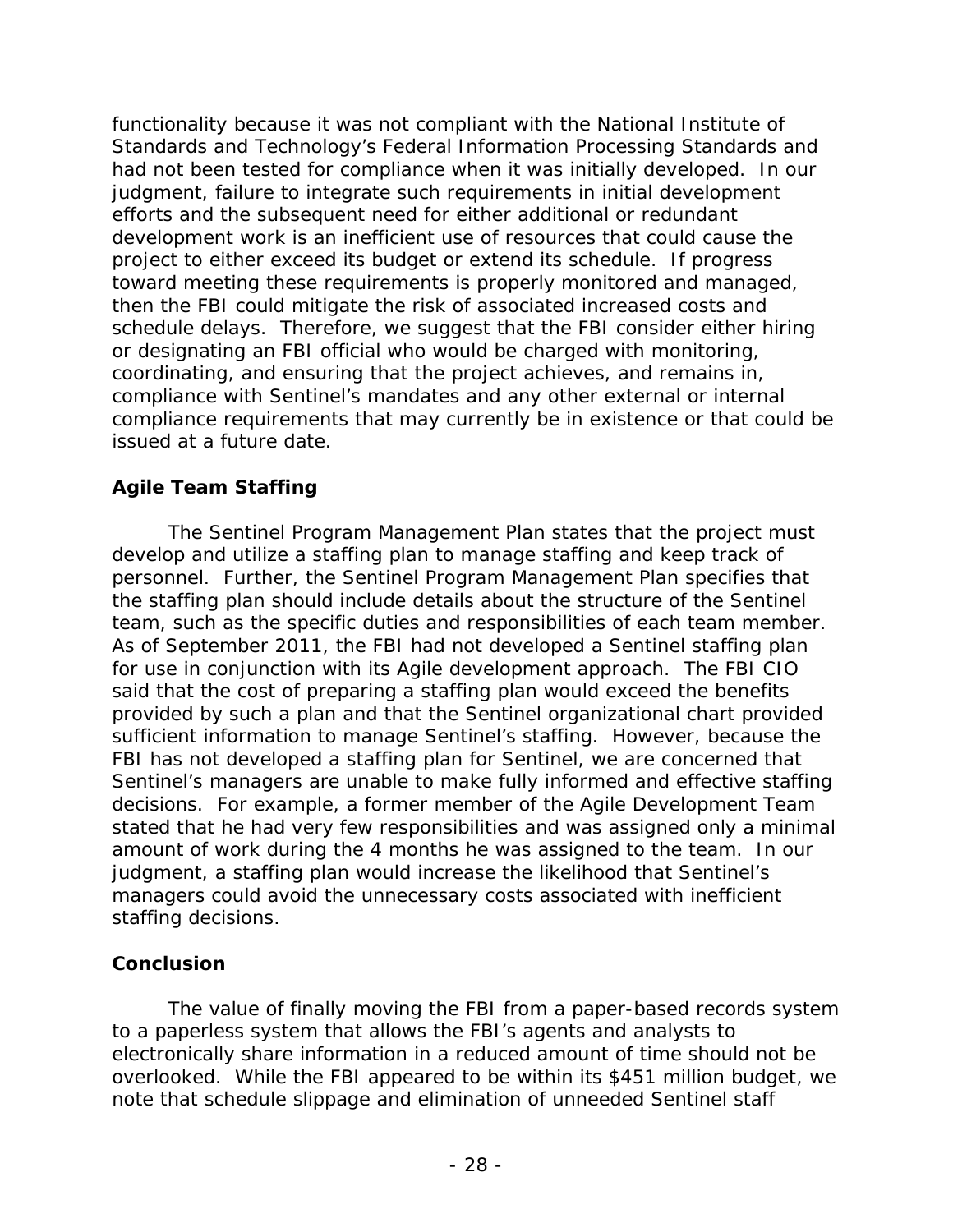positions have been contributing factors to this apparent adherence, and the FBI's development budget no longer includes 2 years of operations and maintenance activities after development concludes. However, if the FBI can finish the development of Sentinel without using all of its management reserve, then the remaining funds could be applied to Sentinel's operations and maintenance.

The FBI's transition to an Agile development approach has reduced the risk that Sentinel will either exceed its budget or fail to deliver the expected functionality by reducing the rate at which the FBI is spending money on Sentinel and by instituting a more direct approach to the FBI's monitoring of the development of Sentinel. When we provided our initial draft of this report to the FBI in October 2011, we expressed concern that the rate at which the FBI was developing Sentinel's functionality indicated the project was at risk of falling behind the FBI's then planned January 2012 deployment date. In December 2011, after we completed our fieldwork for this report and after we provided the FBI with a revised draft report, FBI officials told us that the FBI extended the Sentinel deployment date to May 2012. While we have not had the opportunity to fully review the FBI's plan to meet these revised completion dates, we continue to believe it will be challenging for the FBI to meet this latest goal for deploying Sentinel to all FBI users in this timeframe.

It is too early to judge whether the FBI's Agile development of Sentinel will meet its newly revised budget and completion goals and the needs of FBI agents and analysts. While the Sentinel Advisory Group responded positively to the version of Sentinel it tested, results from wider testing were not as positive. Also, none of the Agile-developed Sentinel has been deployed to all users to give them the ability to enter actual case data and assist FBI agents and analysts in more efficiently performing their jobs.

Despite the FBI's self-reported progress in developing Sentinel, we are concerned that the FBI is not documenting that the functionality developed during each sprint has met the FBI's acceptance criteria. Our concerns about the lack of transparency of Sentinel's progress are magnified by the apparent lack of comprehensive and timely system testing. Our concerns about the lack of transparency also extend to Sentinel's cooperation with internal and external oversight entities, to which Sentinel did not provide the necessary system documentation for them to perform their critical oversight and reporting functions. We believe that this issue could be resolved, at least in part, with a revision to the FBI's Life Cycle Management Directive to include standards for Agile development methodologies.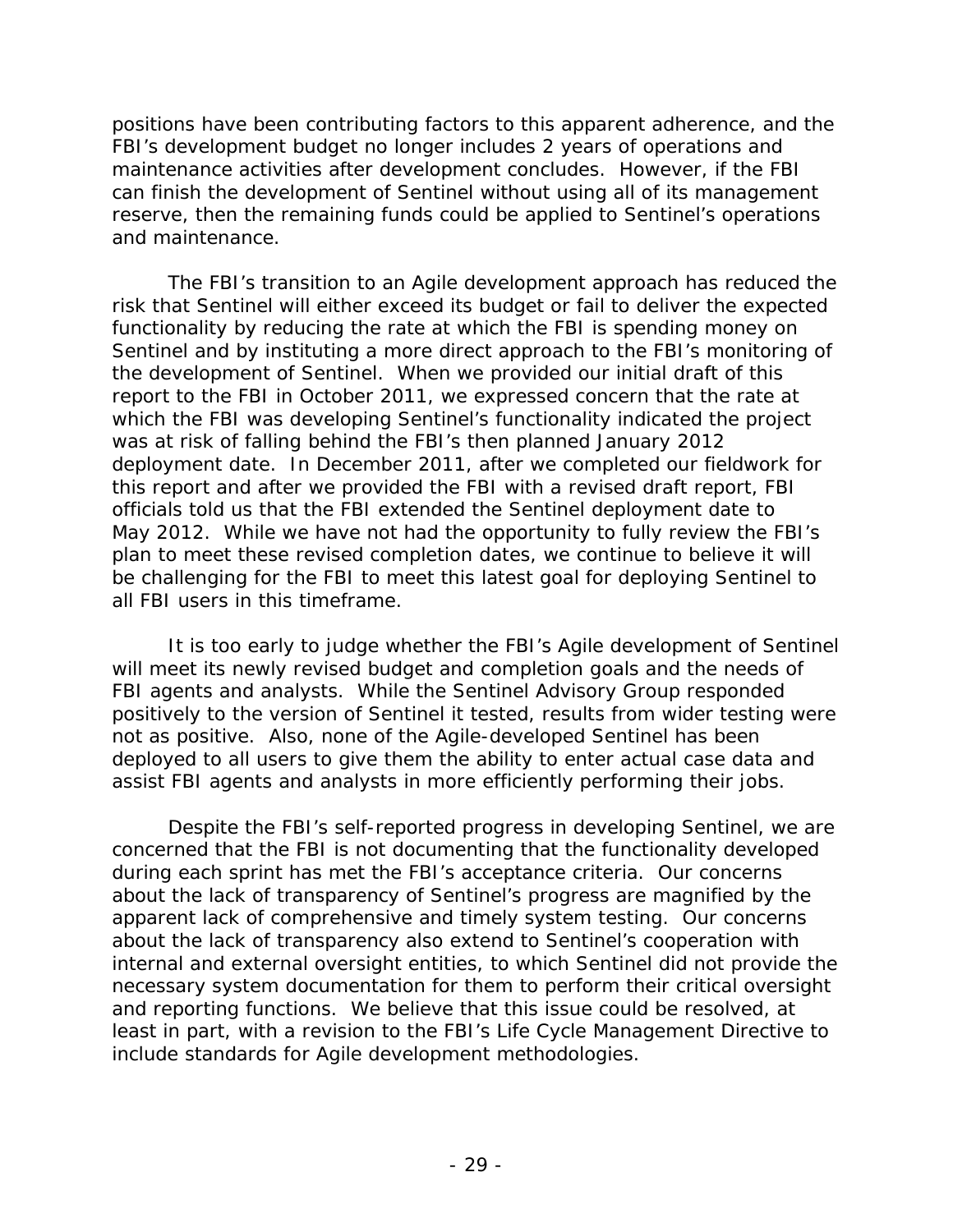## **Recommendations**

We recommend that the FBI:

- 1. Ensure that the software presented at the biweekly end-of-sprint demonstrations has been tested in accordance with Sentinel's Program Management Plan.
- 2. Revise the Life Cycle Management Directive to include requirements for Agile development, including the Scrum methodology.
- 3. Confer with the Sentinel IV&V Team to resolve access issues so that the IV&V team can adequately fulfill its objectives.
- 4. Conduct additional Sentinel Functional Exercises to help ensure that Sentinel adequately performs when operated on the FBI's network.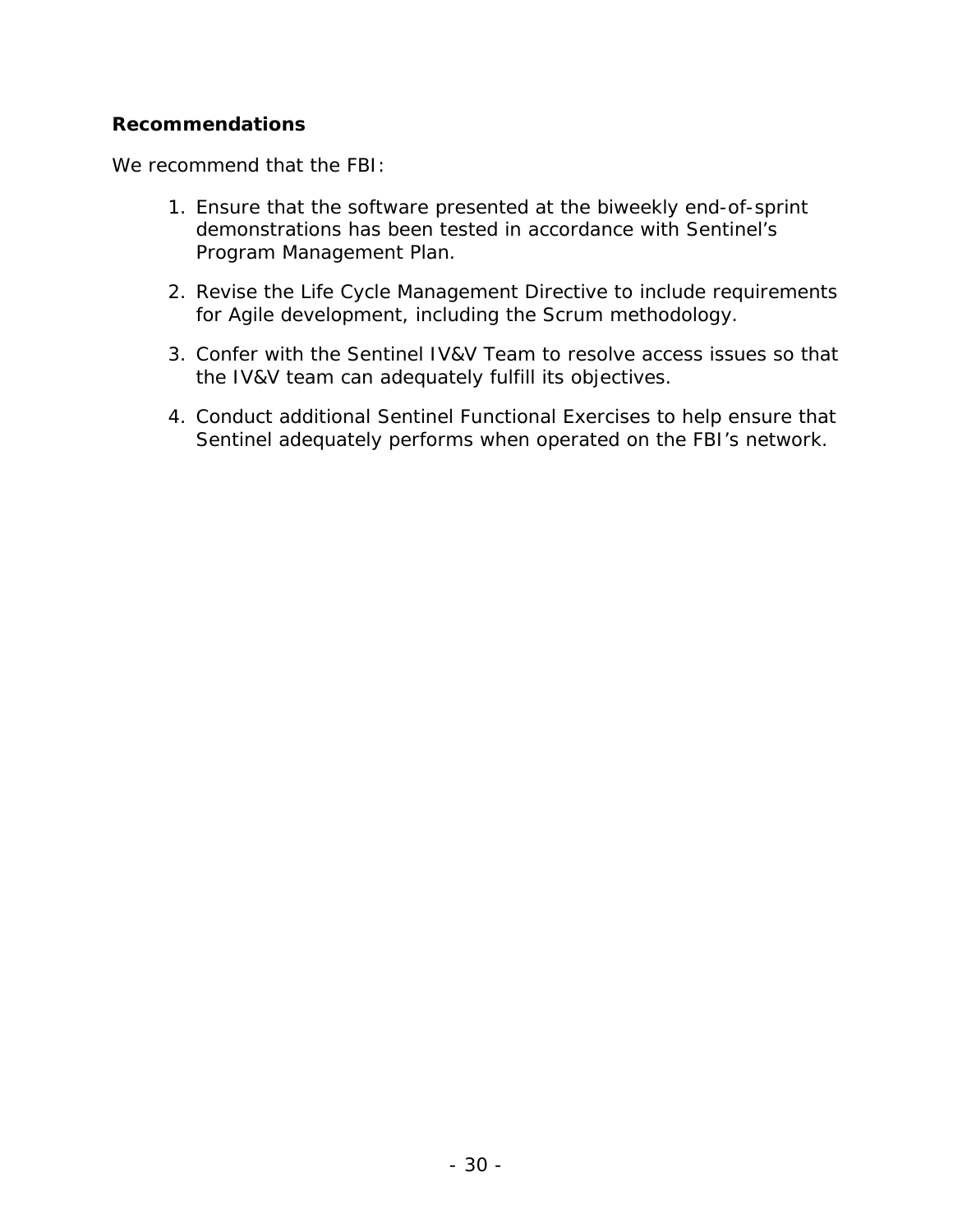# **SENTINEL AGILE DEVELOPMENT APPROACH**

In October 2010 the FBI identified a total of 670 stories for the Sentinel Product Backlog, or the compilation of all of the project's stories. The FBI has mapped the Product Backlog to each of the requirements in Sentinel's Systems Requirements Specification (SRS), which serves as an important control to ensure that the backlog, and the stories it contains, cover all of Sentinel's requirements. The FBI also assigned weighted amounts, or "story points," to each story in the Product Backlog based on the difficulty of the work associated with each story. The FBI assigned a total of 3,093 story points to its 670 stories in the Sentinel Product Backlog. The following illustration outlines the Scrum process that the FBI is using to develop Sentinel.





l

The Sentinel development team identifies the functionality that will be developed over the course of each of the planned sprints during planning meetings that occur on the first day of each sprint.<sup>[40](#page-32-0)</sup> Each sprint ends after 2 weeks, regardless of whether the development team has completed the planned work.[41](#page-32-1) On the last day of each sprint, the Scrum approach calls for any functionality identified as being completed to: (1) have been fully tested during the corresponding sprint, (2) be ready for deployment to all users, and (3) be demonstrable to project stakeholders, including representatives from various FBI divisions, during the demonstration held at the end of each sprint.  $42$  Following this process, the development team demonstrates the functionality that has been successfully developed and tested during each sprint.

<span id="page-32-0"></span><sup>&</sup>lt;sup>40</sup> The sprints began in October 2010 and were planned to end in September 2011. However, in December 2011, the FBI CIO stated that the FBI plans to add additional development sprints to the project so that development will conclude in February 2012.

<span id="page-32-1"></span> $41$  Anv stories assigned to a sprint that are not completed are returned to the Product Backlog for additional work after assignment to a subsequent sprint.

<span id="page-32-2"></span> $42$  Each sprint may not add enough "field-ready" functionality to warrant releasing it to all users. The completion of several sprints may be required for a release of the new features to all users.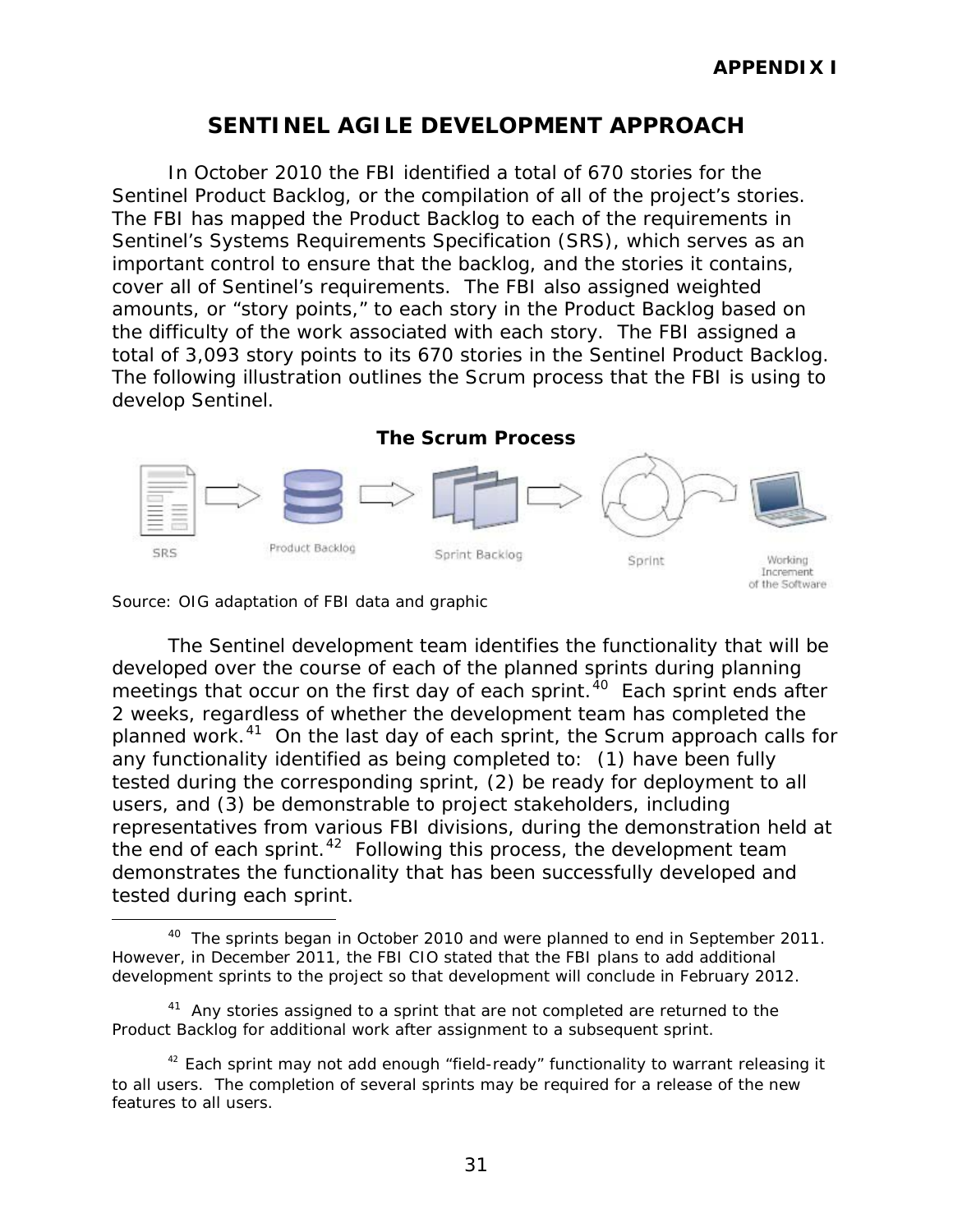# **RESPONSE TO THE REPORT THE FEDERAL BUREAU OF INVESTIGATION'S**



U.S. Department of Justice

Federal Bureau of Investigation

Washington, D. C. 20535-0001

December 19, 20ll

Cynthia A.Schnedar Acting Inspector General Office of the Inspector General U.S. Department of Justice Suite 4706 950 Pennsylvania Avenue, N.W. Washington, D.C. 20530

Dear Ms. Schnedar:

The Federal Bureau of Investigation (FBI) appreciates the opportunity to review and respond to your draft report entitled, "Status of the Federal Bureau of Investigation's Implementation of the Sentinel Project" (hereinafter "Report").

We are pleased with your conclusion that, by adopting an Agile development approach, the FBI bas "reduced its rate of spending on Sentinel" and instituted a more "direct approach to monitoring the development of the system's functionality." Indeed, as the FBI's figures included in this Report demonstrate, while we have expended only 52% of the Agile development budget of\$32.6 million. as of December 6 we had completed 88% of the required system functionality. The percentage of functionality completed has further increased during the time that has passed since your report was last updated.

This accomplishment is significant. In mid-2010, the FBI charted a new course for completing the remaining two phases of the Sentinel program using an Agile development approach, which represented a substantial departure from its prior development activities. As a result, you concluded in this Report that the FBI is "expending significantly fewer dollars per month than it had in Phases 1 and 2 for the project." In sum, we agree with your conclusion that the FBI's transition to an Agile development approach has "reduced the risk that Sentinel will either exceed its budget or fail to deliver the expected functionality." As you note, "at this point in time, the FBI does not foresee exceeding the \$45 I million budget to complete the Sentinel project."

With that in mind, we are mindful of the short delay we have recently encountered under our new" Agile" approach. The Sentinel development schedule has recently been extended by two months (from December 2011 to February 2012), and the FBI-wide deployment is now scheduled for May 2012, as described in this Report. This modest extension is due primarily to the need to implement a standard five-year "refresh" of computer hardware, so the Sentinel software will provide the required functionality as intended. Indeed, you have determined that, given the pace at which the program has proceeded under the Agile approach over the time period you reviewed, your estimate for completion is essentially the same -- June 2012.

We have one concern with the current draft of the Report. We request that you note that the hardware we are acquiring for the refresh, which is being purchased using fiscal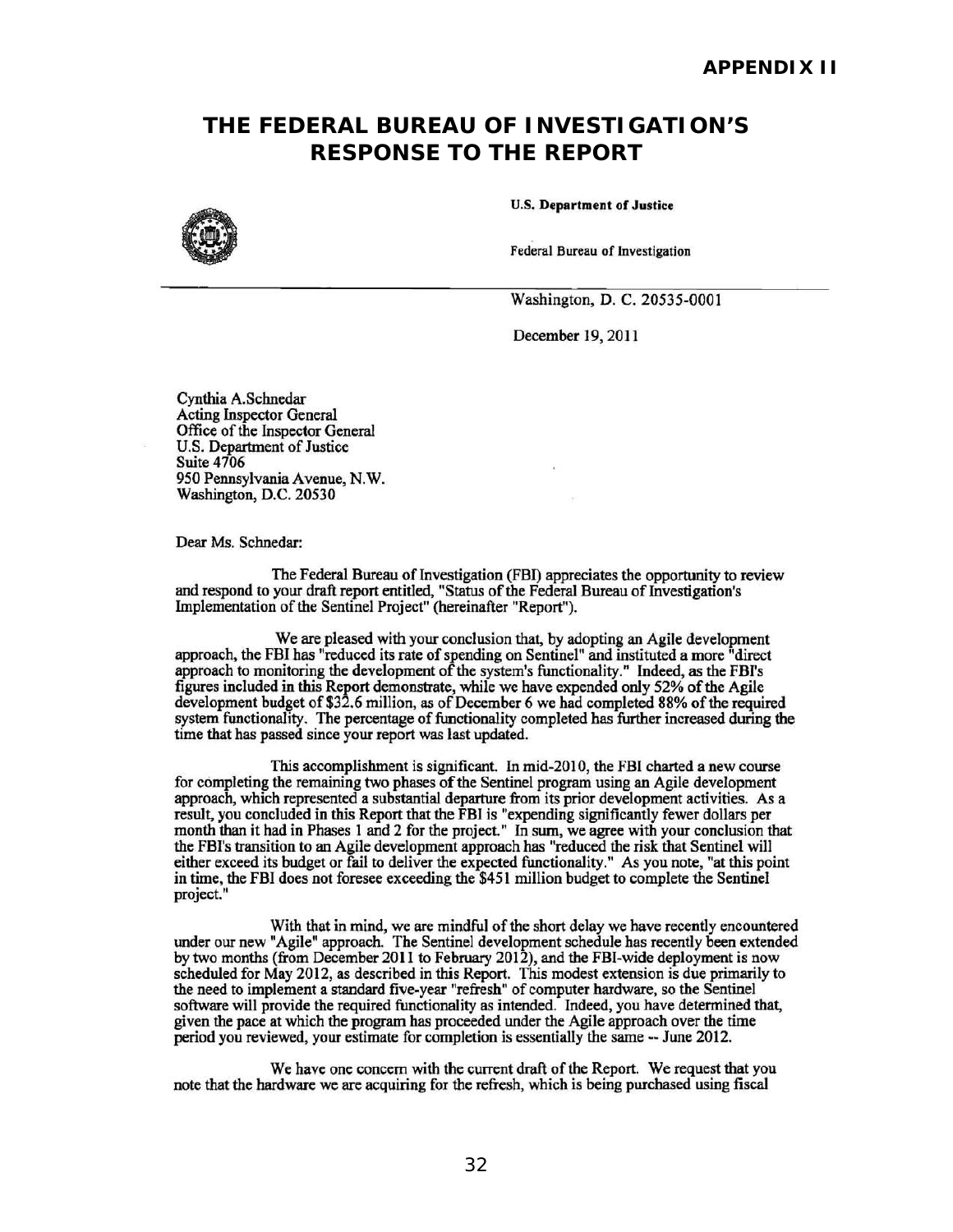year 2012 operations and maintenance funds, is separate from the development activities being carried out by the Agile team under the development budget. The refresh is part of the normal and expected operations and maintenance activities of the FBI, and such a refresh is a common maintenance activity where hardware has reached its expected replacement threshold. We do not agree that the FBI is using operations and maintenance funds for the development of Sentinel, as suggested throughout the Report; we ask that you make this revision.

In conclusion, based upon a review of the Report, the FBI concurs with the four recommendations directed to the FBI and has already taken steps to implement them. We look forward to your continued oversight of this project and commend the professionalism of your auditing staff on this report. Please feel free to contact me at 202-324-6165 should you have any questions.

Sincerely yours,

Sincerely yours,

Chad L. Fulgham Executive Assistant Director and Chief Information Officer Information and Technology Braneb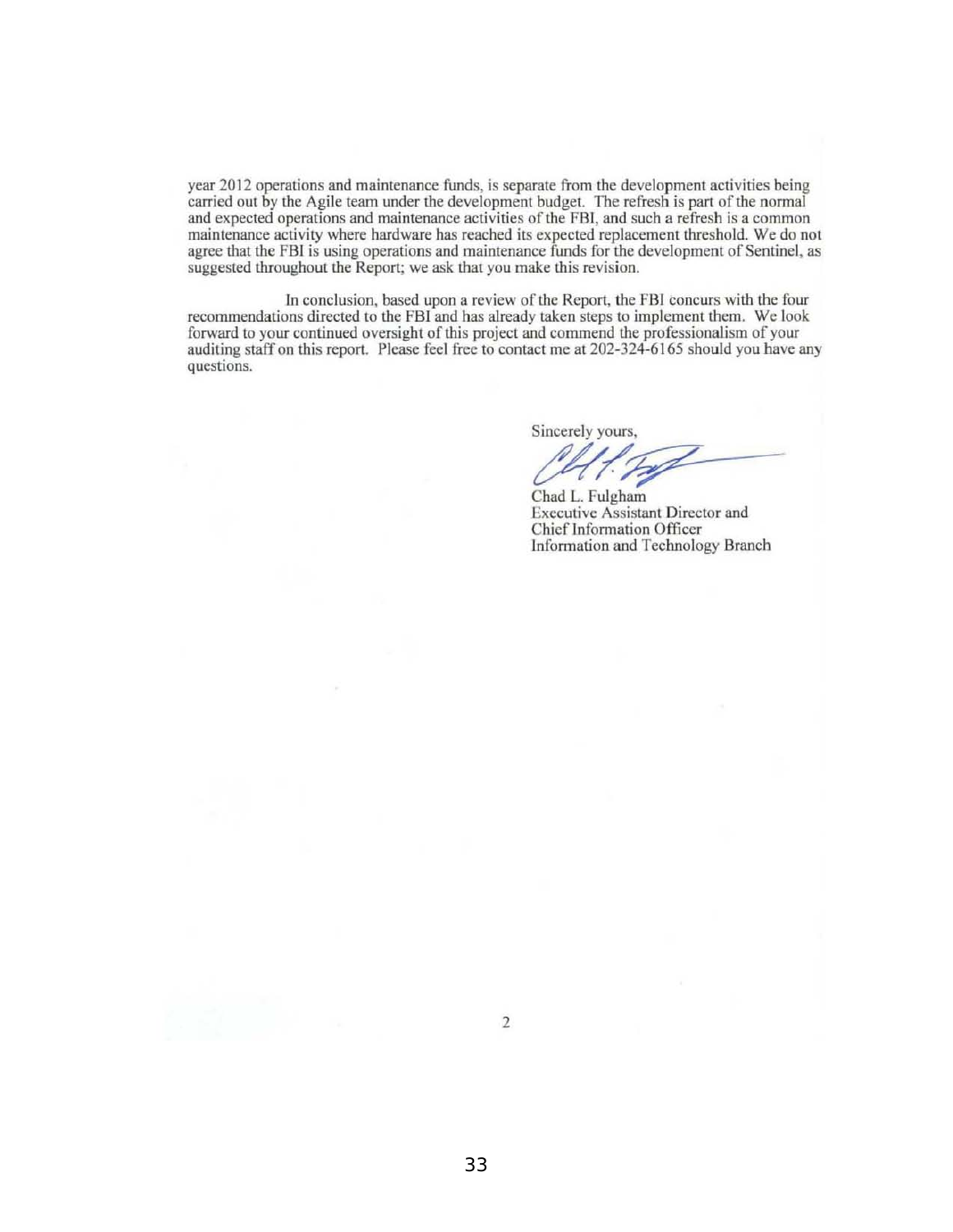#### **OIG Status of the Federal Bureau of Investigation's Implementation of the Sentinel Project**

**Recommendation #1** – "Ensure that the software presented at the biweekly end-of-sprint demonstrations has been tested in accordance with Sentinel's Program Management Plan."

**FBI Response to Recommendation #1:** Concur. The Sentinel Program Management Plan is currently being revised to document the improved testing that has been conducted in an effort to ensure the thoroughness of the Sentinel software testing.

**Recommendation #2 – "**Revise the Life Cycle Management Directive to include requirements for Agile development, including the Scrum methodology."

**FBI Response to Recommendation #2:** Concur. Currently, the Information Technology (IT) Engineering Division and the Sentinel Program are working closely with the IT Management Division to update the Life Cycle Management Directive with applicable requirements for Agile and Scrum development methodologies.

**Recommendation #3** – "Confer with the Sentinel IV&V Team to resolve access issues so that the IV&V team can adequately fulfill its objectives."

**FBI Response to Recommendation #3:** Concur. In an effort to resolve access issues with IV&V Team, the FBI's Chief Technology Officer will confer with the IV&V Team so they can adequately fulfill their objectives.

**Recommendation #4 – "**Conduct additional Sentinel Functional Exercises to help ensure that Sentinel adequately performs when operated on the FBI's network."

**FBI Response to Recommendation #4:** Concur. To ensure that Sentinel adequately performs when operated on the FBI's network, a second Sentinel Functional Exercise has been tentatively planned for April 2012.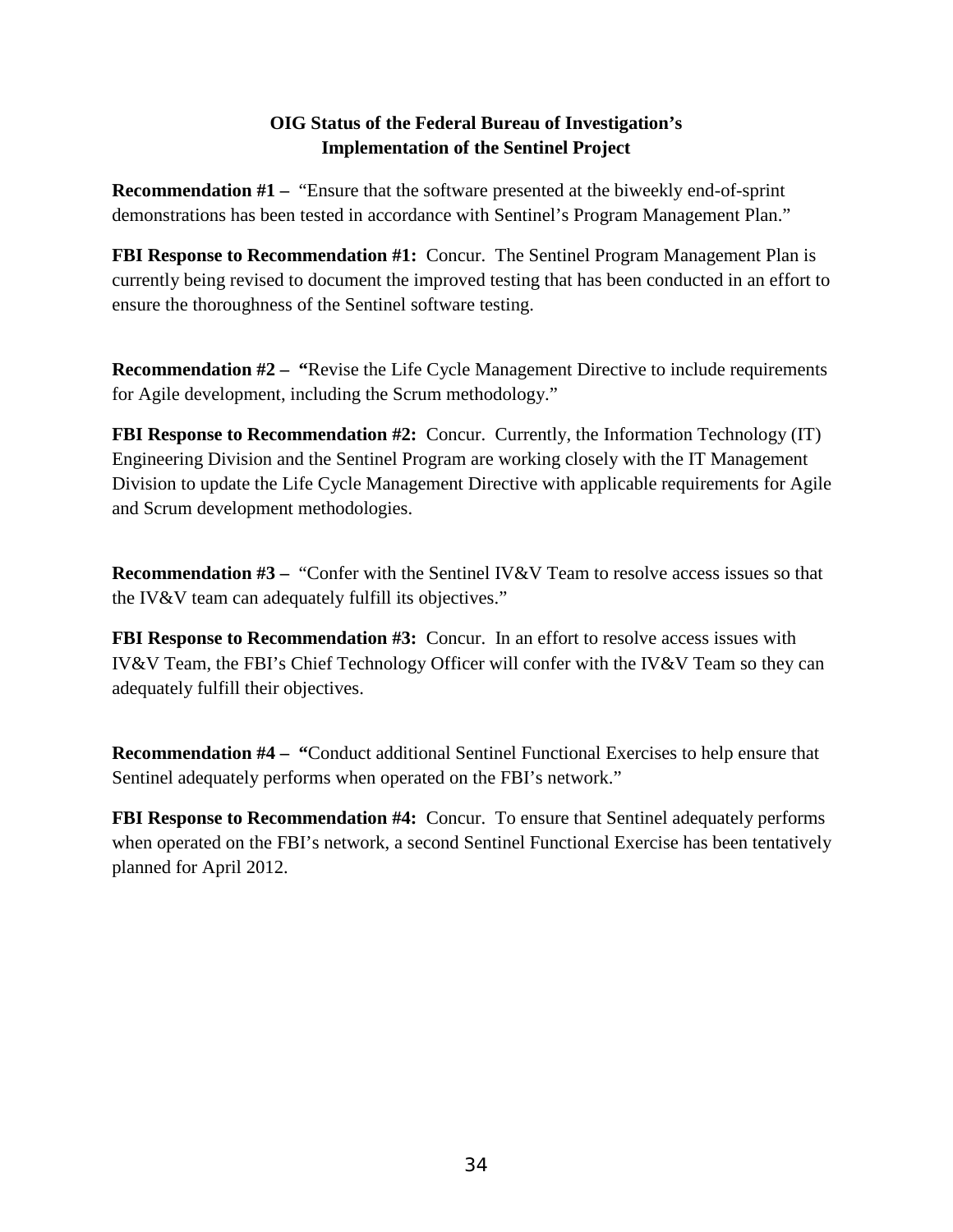# **OFFICE OF THE INSPECTOR GENERAL ANALYSIS AND SUMMARY OF ACTIONS NECESSARY TO CLOSE THE REPORT**

The OIG provided a draft of this report to the FBI for its review and comment. The FBI's response is incorporated as Appendix II of this report. The following provides the OIG analysis of the FBI's response and summary of the actions necessary to close the report.

#### **Analysis of FBI Response**

In response to our report, the FBI concurred with our recommendations. In addition, the FBI requested that we note in our report that the hardware it is purchasing with fiscal year (FY) 2012 operations and maintenance funds is separate from the development activities being carried out by the Agile team under the development budget. The FBI also stated that the purchase of the hardware is part of the normal and expected operations and maintenance activities of the FBI and that replacement of hardware is a common maintenance activity when hardware has reached its expected replacement threshold.

As we discuss in our report, the FBI found that it will not be able to deploy Sentinel using Sentinel's current hardware. According to documentation provided by the FBI, the FBI's need for the additional hardware was not part of a scheduled update of Sentinel's infrastructure. Instead, as a result of performance issues experienced during the Sentinel Functional Exercise, the FBI determined that it needed to expand the system infrastructure before Sentinel could be deployed to all users.

Specifically, on October 6, 2011, the FBI conducted a testing exercise, called the Sentinel Functional Exercise, during which 743 participants from across the FBI used Sentinel as the case management system. During the exercise, the system experienced two outages. The FBI attributed these performance problems to either the system architecture or the computer hardware. According to the FBI, subsequent operational testing confirmed the inadequacy of the existing hardware and the requirement to significantly expand the infrastructure before the system could be deployed to all users. In November 2011, the FBI requested that Lockheed Martin provide a cost proposal for this additional hardware. The hardware procurement is under negotiation, and a senior FBI contracting official said that the FBI intended to pay for the new hardware with FY 2012 Sentinel operations and maintenance funds.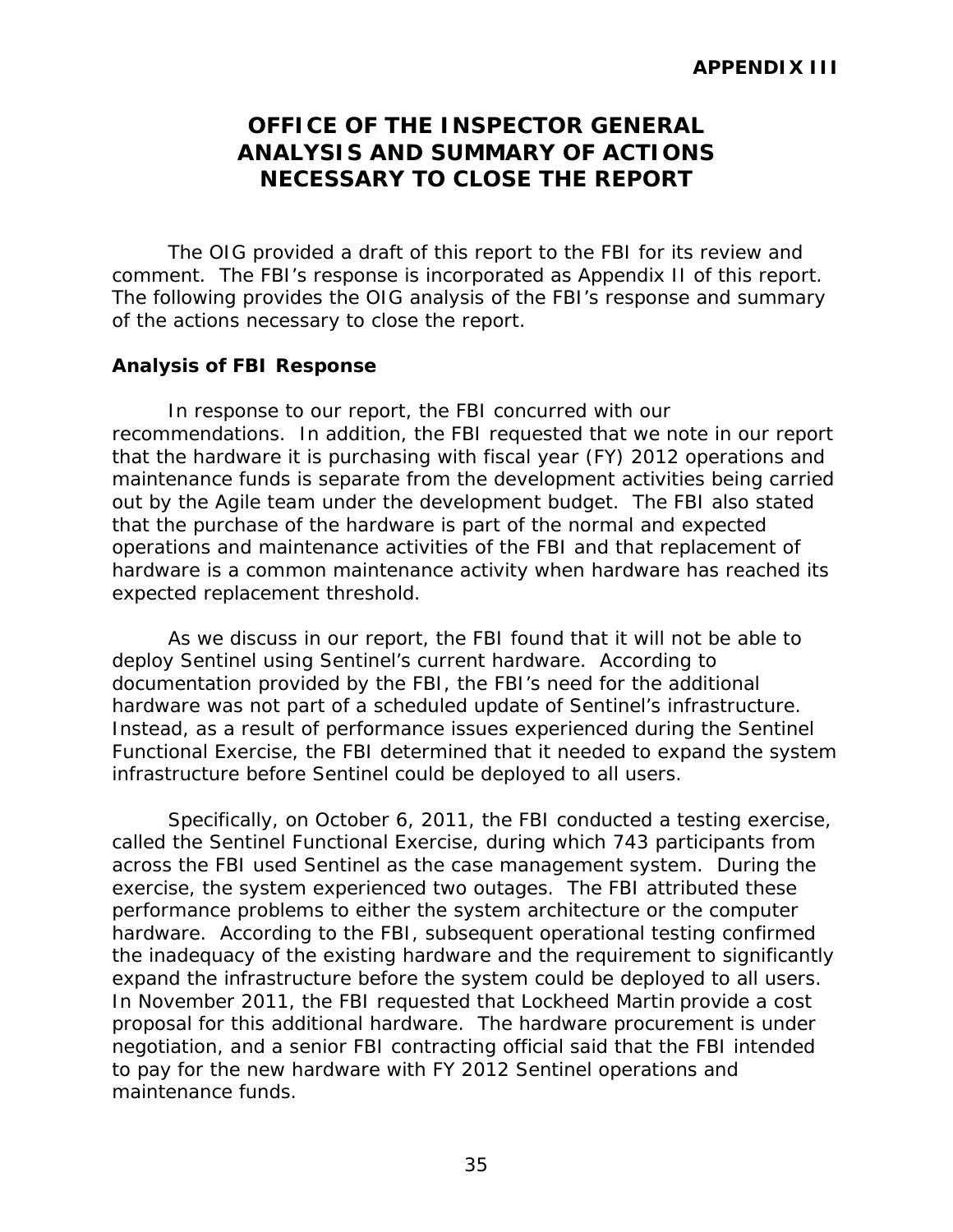We state in our report that we are concerned about the FBI's ability to remain within its overall budget of \$451 million, which includes Sentinel expenses both for development and for operations and maintenance, because of the uncertainties associated with the hardware procurement and the cost associated with the additional delay to Sentinel's development and deployment. In 2006, the FBI originally planned to use Sentinel funds to support Sentinel operations and maintenance for 2 years after full implementation of the system. According to the FBI in July 2011, Sentinel's \$451 million budget was sufficient to fund the completion of Sentinel's development and its operations and maintenance through May 2012. However, according to FBI officials' statements that Sentinel will not be deployed until May 2012, it appears that the Sentinel budget will not fund operations and maintenance after Sentinel's planned deployment.<sup>[43](#page-37-0)</sup>

Finally, as our report states and as the FBI's response acknowledges, the full deployment of Sentinel is now planned for May 2012. While the extensions to the FBI's Agile development schedule are essential to effect the full development of the system, the FBI's original plan using the Agile development methodology was to deploy a fully functional Sentinel by October 2011. While in its response the FBI indicates that the May 2012 estimated deployment date is a "modest extension," it is in fact a 7 month extension, which we believe is significant even if it is necessary to develop the full system and in light of the FBI's previous development delays.

#### **Analysis of Actions Necessary to Close the Report**

l

1. **Resolved.** The FBI concurred with our recommendation. This recommendation can be closed when the FBI demonstrates that it is ensuring the software presented at the biweekly end-of-sprint demonstrations is tested in accordance with Sentinel's Program Management Plan.

<span id="page-37-0"></span><sup>&</sup>lt;sup>43</sup> According to the FBI, it contracted with Lockheed Martin in 2007 for 5 years of operations and maintenance support, which began in May 2007 and will end in May 2012. Since Lockheed Martin is still fulfilling its contractual obligations, the FBI is receiving the full 5 years of operations and maintenance it contracted for at the outset of the Sentinel program. However, as we stated in our previous report, because Sentinel is behind schedule, the \$451 million will not fund the operations and maintenance of Sentinel for 2 years after its completion, as originally intended. (U.S. Department of Justice Office of the Inspector General, *Status of the Federal Bureau of Investigation's Implementation of the Sentinel Project*, Report 11-01 (October 2010)).